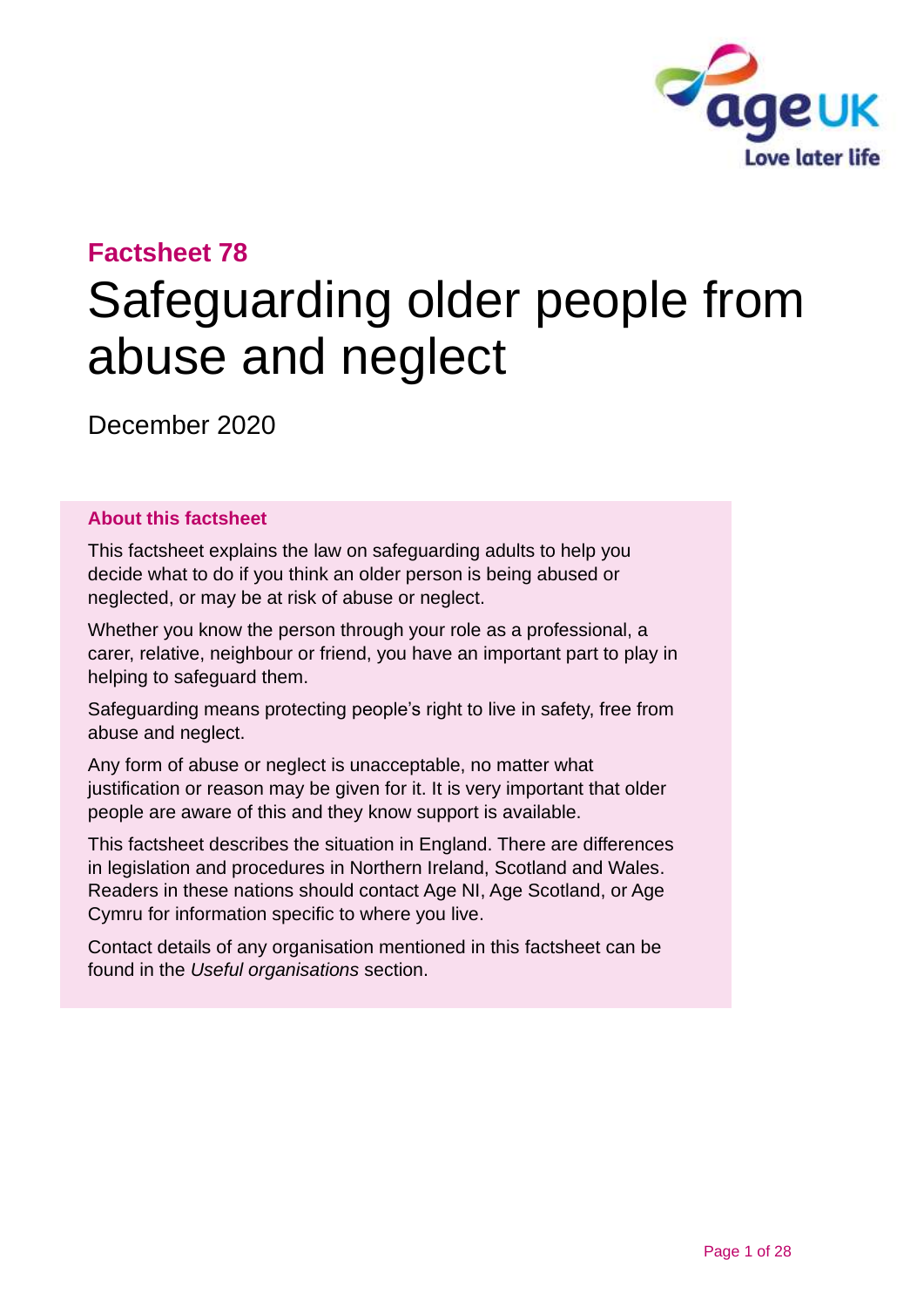# **Contents**

| 1                | <b>Background and legal framework</b>                     | 4               |
|------------------|-----------------------------------------------------------|-----------------|
| 1.1              | The aims of adult safeguarding                            | 4               |
| 1.2              | 'Safeguarding is everybody's business'                    | 5               |
| 1.3              | 'Making safeguarding personal'                            | 5               |
| $\mathbf{2}$     | <b>Types of abuse or neglect</b>                          | 6               |
| 2.1              | Particular issues for older people                        | 8               |
| $2.2\phantom{0}$ | Who does the safeguarding law seek to protect?            | 8               |
| 3                | What should I do if I suspect abuse or neglect?           | 9               |
| 4                | How to raise concerns about abuse or neglect              | 10              |
| 4.1              | The local authority duty to make enquiries                | 11              |
| 4.2              | Who should carry out the enquiry?                         | 12 <sub>2</sub> |
| 4.3              | The involvement of the person in an enquiry               | 12 <sub>2</sub> |
| 4.4              | If the person lacks mental capacity                       | 13              |
| 4.5              | What is the likely outcome of an enquiry?                 | 14              |
| 5                | Local authority safeguarding duties                       | 14              |
| 5.1              | Role and duties of Safeguarding Adults Board              | 15              |
| 5.2              | <b>Safeguarding Adults Reviews</b>                        | 15              |
| 6                | What happens if a crime has been committed?               | 16              |
| 6.1              | Issues affecting criminal investigations                  | 16              |
| 7                | What other legal powers exist?                            | 18              |
| 7.1              | Police powers – entry, arrest and custody                 | 18              |
| 7.2              | Domestic abuse and controlling/coercive behaviour         | 18              |
| 7.3              | Can a person be removed from their own home?              | 19              |
| 7.4              | <b>Mental Health Act 1983</b>                             | 20              |
| 7.5              | <b>Mental Capacity Act 2005</b>                           | 20              |
| 7.6              | Deprivation of Liberty Safeguards (DoLS)                  | 21              |
| 7.7              | The inherent jurisdiction of the High Court               | 21              |
| 8                | Court of Protection and the Office of the Public Guardian | 22              |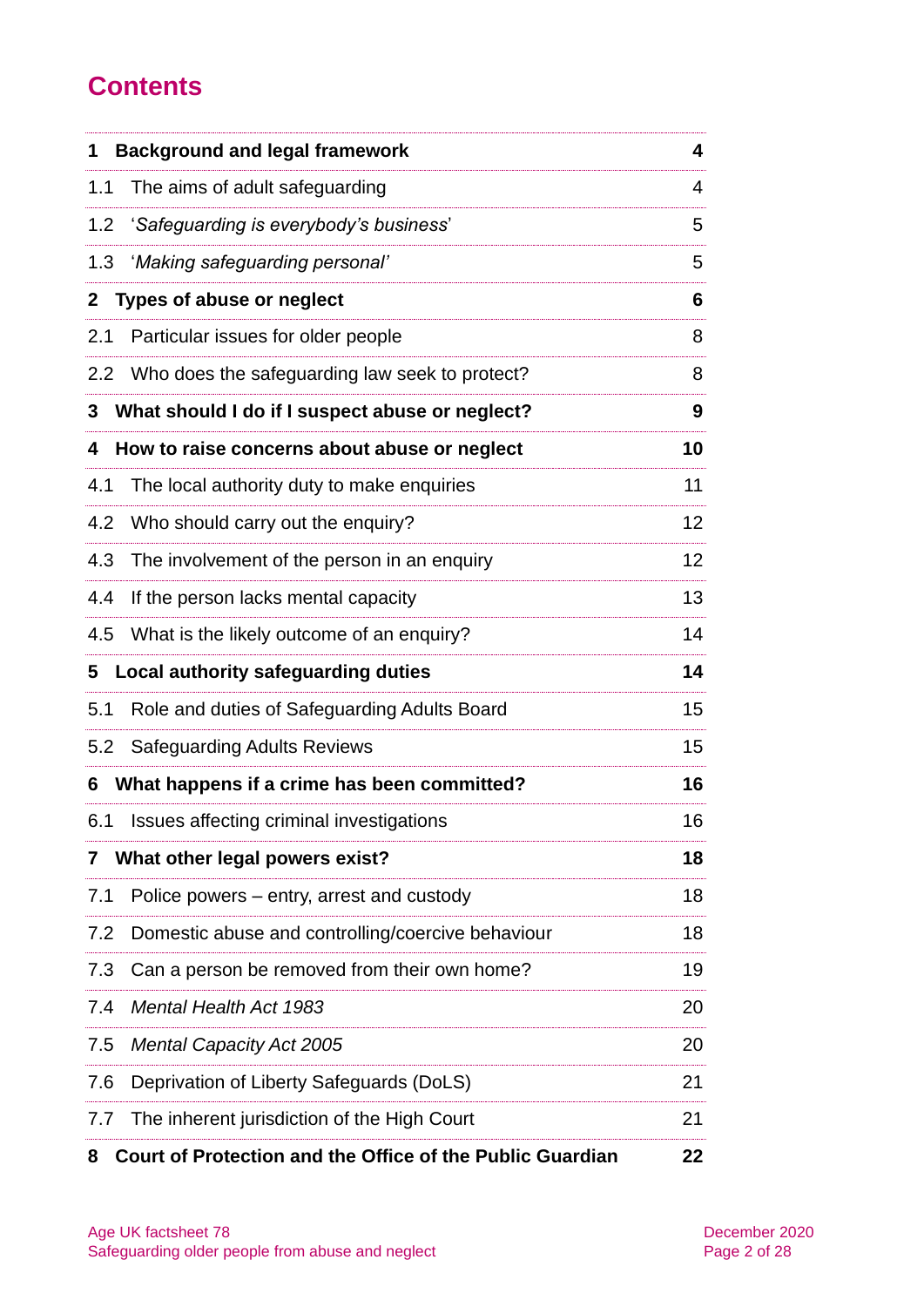| 9 The Care Quality Commission's standards |    |
|-------------------------------------------|----|
| 9.1 Notification duties                   |    |
| 10 The Disclosure and Barring Service     |    |
| Useful organisations                      | 25 |
| Age UK                                    |    |
| Support our work                          |    |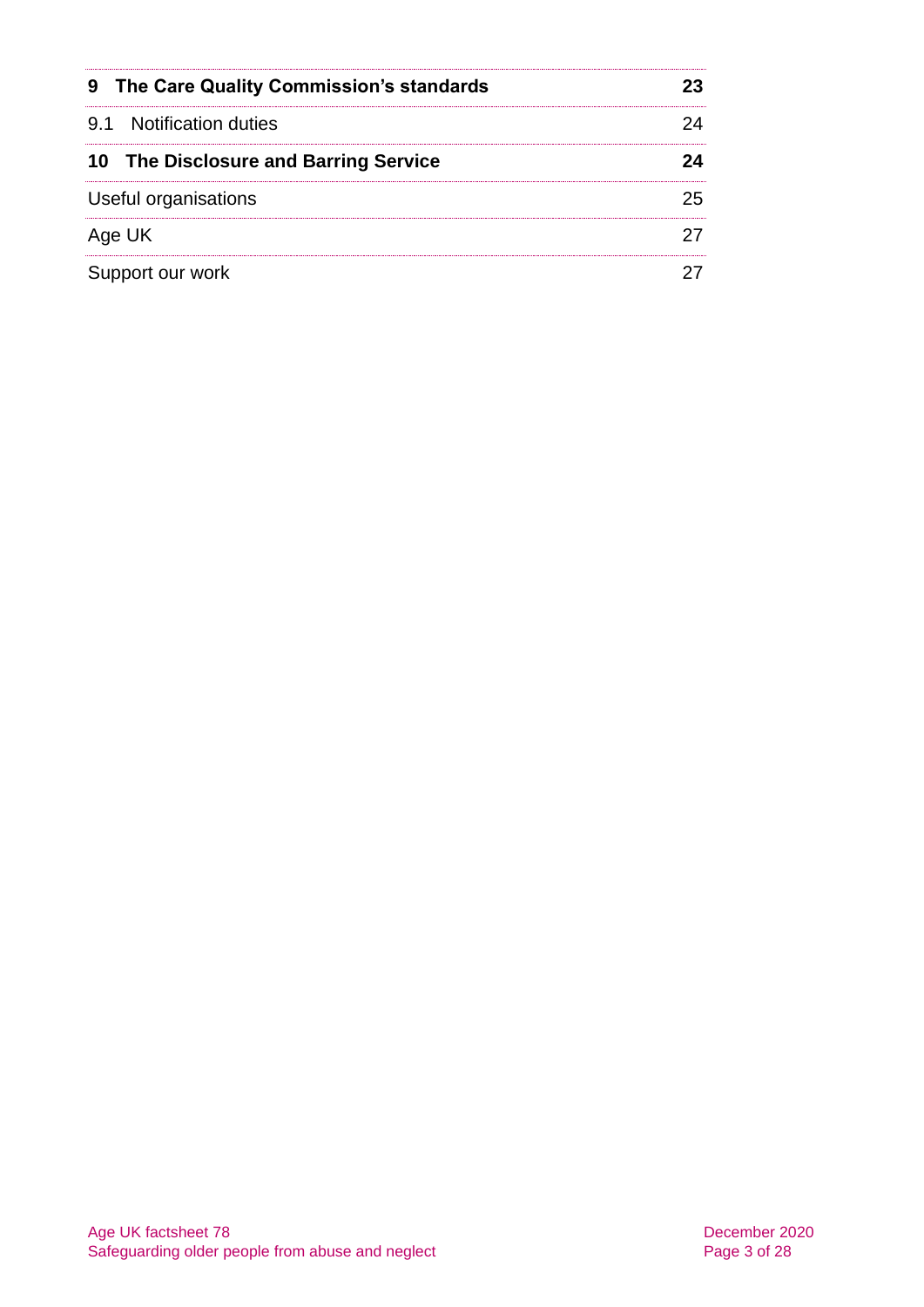# <span id="page-3-0"></span>**1 Background and legal framework**

The information in this factsheet is based on sections 42-46 and Schedule 2 of the *Care Act 2014* ('*the Act*') and chapter 14 of the *Care and Support Statutory Guidance ('the guidance'*).

Section 1 of the Act requires a local authority to promote individual wellbeing in all it does, including *'protection from abuse and neglect'*. The Act holds that local authorities are the lead adult safeguarding agencies and are generally the first point of contact for raising concerns**.**

#### **Human rights and safeguarding**

The safeguarding elements in the Act complement broader human rights protections. The *Human Rights Act 1998* includes a right not to be subject to torture, inhuman or degrading treatment (article 3) and a right to enjoy private, family and home life without unjustified interference from public authorities (article 8).

Abuse can be a violation of article 3, whilst risk averse or disproportionate public authority responses can be a violation of article 8. If abuse takes place in a family or at home, a local authority must think about the rights of the individual and their family to home and family life. Sometimes this means balancing conflicting rights.

# **1.1 The aims of adult safeguarding**

The guidance states the aims of adult safeguarding are to:

- stop abuse and neglect where possible
- ⚫ prevent harm and reduce the risk of abuse and neglect
- safeguard people in a way that supports them in making choices and having control about how they want to live
- ⚫ concentrate on improving life for the person concerned
- ⚫ raise public awareness so communities play a role alongside professionals
- ⚫ provide accessible information, advice, and support about how to stay safe and how to raise a concern
- address the cause of the abuse and neglect.

#### **Who is adult safeguarding for?**

Safeguarding duties seek to protect all adults who:

- ⚫ have needs for care and support (whether or not the local authority meets any of those needs), and
- are experiencing, or at risk of, abuse or neglect, and
- as a result of those care and support needs are unable to protect themselves from the risk of, or the experience of, abuse or neglect.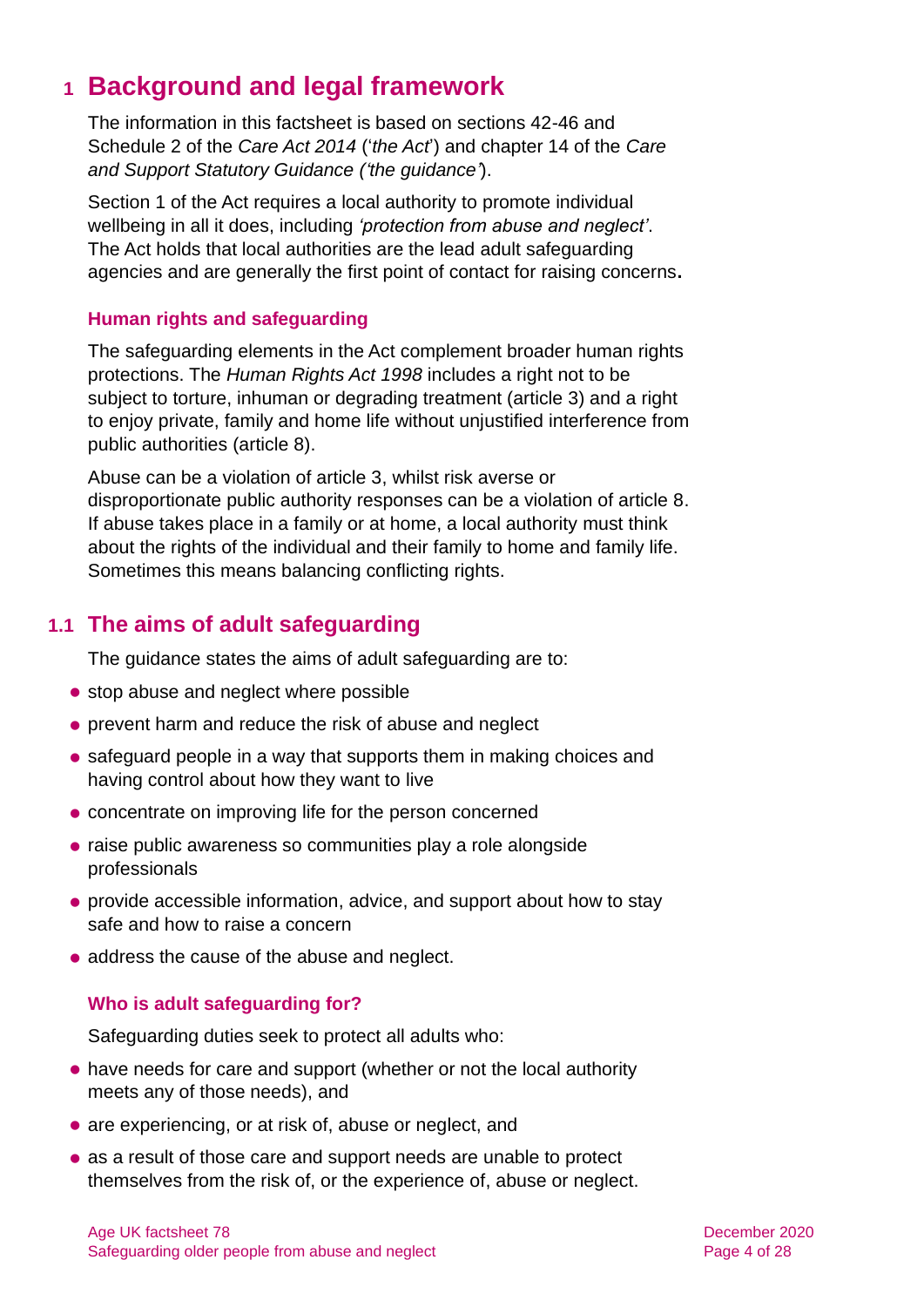# **1.2 '***Safeguarding is everybody's business***'**

This refers to the importance of everyone being alert to possible signs of abuse or neglect and acting on their concerns.

It includes friends and family, health and social care professionals and other public sector staff, for example in the housing sector or social security. It applies to the police, as abusive or neglectful behaviour can also be a criminal offence (see [section 6\)](#page-15-0).

It is relevant to some private sector agencies and not limited to those providing social and health care. For example, staff in financial institutions such as banks should be aware of the prevalence of financial abuse of older people and be alert to signs it may be taking place.

#### **Cooperation**

Cooperation duties between relevant agencies and the requirement to have a multi-agency approach to safeguarding is included in the Act. Every local authority must have a *Safeguarding Adults Board* which brings together a range of local organisations to review and improve safeguarding activity.

Some areas may also have a '*multi-agency safeguarding hub*' or MASH. Early sharing of information can be the key to an effective safeguarding response and all concerned must sign up to agreed procedures (see [section 5\)](#page-13-0).

### **1.3 '***Making safeguarding personal'*

This emphasises the importance of adults at risk being as involved as possible in a safeguarding process. With some exceptions, safeguarding enquiries should only take place with the consent and engagement of the person concerned.

Where suspicions of abuse or neglect arise, the extent of an enquiry depends on the circumstances of the individual case and the views of the person at the heart of it.

As with other aspects of social care, the wellbeing of the person is of central importance throughout the safeguarding process. This includes control over their day-to-day life and recognising the person is bestplaced to understand their own wellbeing requirements.

In safeguarding cases, there can be a difficult balance for professionals to strike between protecting people from harm and empowering people to make their own choices and remain in control of their lives.

This can mean respecting an older person's choice, even though this puts them at risk of harm. Social care professionals must work within the legal and policy framework and their powers to intervene may at times be limited if the person has mental capacity to make informed decisions.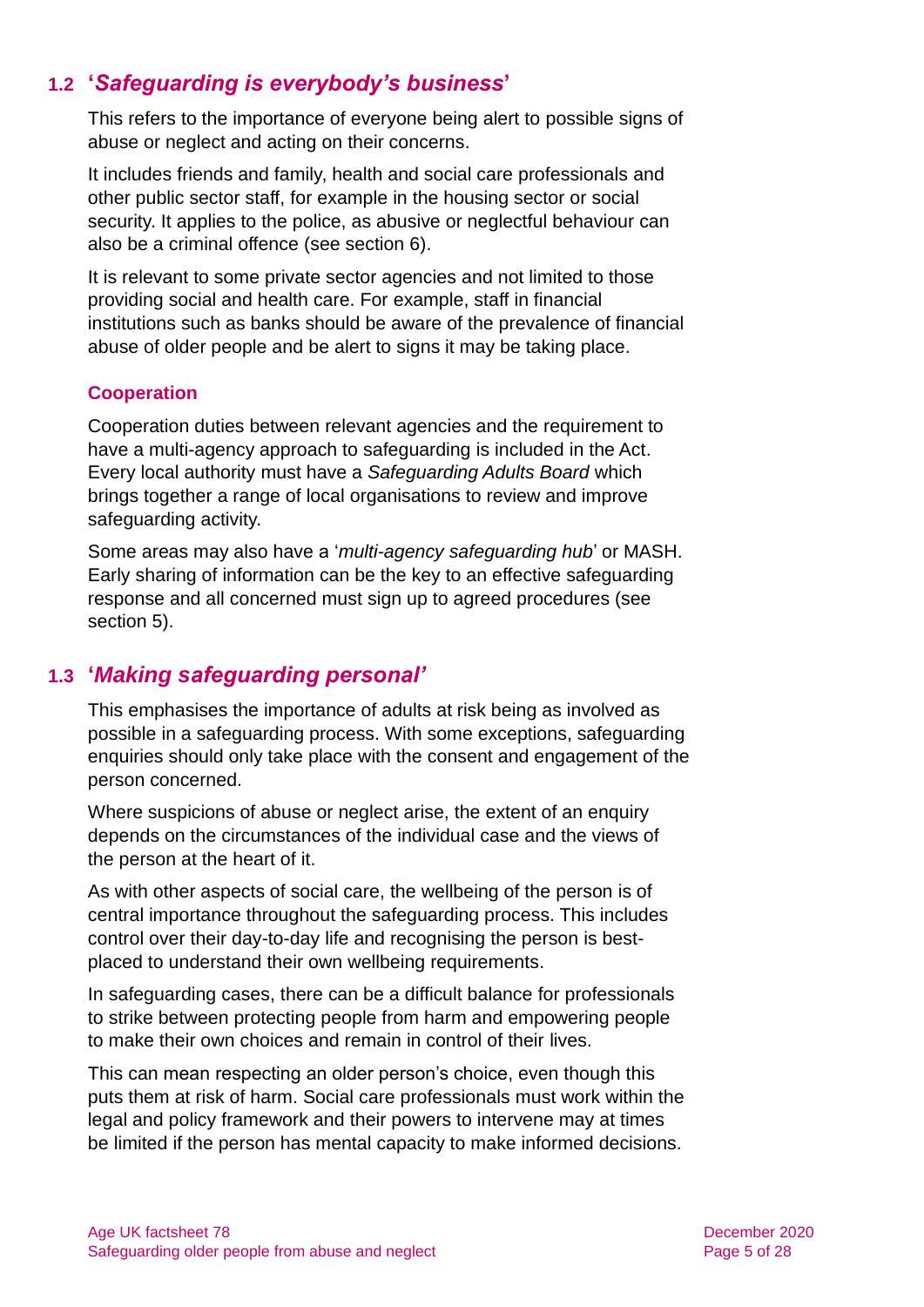# <span id="page-5-0"></span>**2 Types of abuse or neglect**

There is no overarching definition of abuse or neglect. The guidance notes *'local authorities should not limit their view of what constitutes abuse or neglect, as they can take many forms and the circumstances of the individual case should always be considered.'*

#### **Financial abuse**

Includes having money or property stolen, being defrauded or '*scammed*', being put under pressure in relation to money or other property, or having money or other property misused.

Things to look out for include changes in living conditions, lack of heating, clothing or food, inability to pay bills or unexplained money shortages. Other indicators include unexplained withdrawals from an account, unexplained loss of or misplaced financial documents, recent addition of authorised signers on a signature card, or sudden or unexpected changes in a will or other financial documents. There may, of course, be other explanations for any of these indicators.

#### **Physical abuse**

Includes assault, hitting, slapping, pushing, misuse of medication, restraint, and inappropriate physical sanctions.

#### **Psychological abuse**

Includes emotional abuse, threats of harm or abandonment, deprivation of contact, humiliation, blaming, controlling, intimidation, coercion, and harassment. Also includes verbal abuse, cyber bullying, isolation, unreasonable and unjustified withdrawal of services or support networks, or withdrawing or limiting access to medication or essential assistive equipment.

#### **Sexual abuse**

Includes rape, inappropriate touching, indecent exposure, and sexual acts to which the adult has not consented or was pressured into consenting to.

#### **Discriminatory abuse**

Includes harassment, slurs and any other type of abuse perpetrated due the person's: race, gender and gender identity, age, disability, sexual orientation, religion. These are '*protected characteristics*' under the *Equality Act 2010*.

#### **Modern slavery**

Includes slavery, human trafficking, and forced labour and domestic servitude.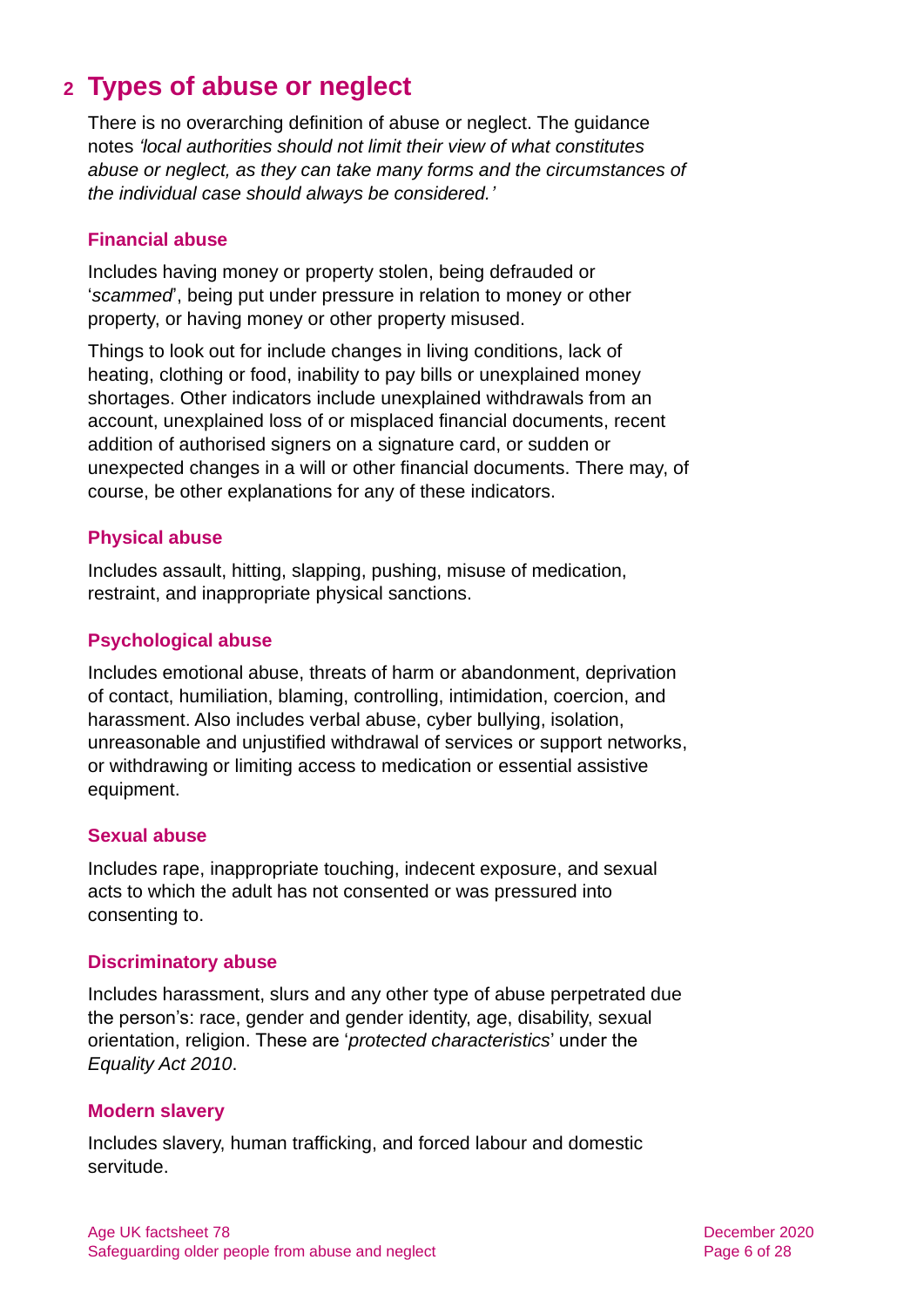#### **Organisational abuse**

Includes neglect and poor care practice within an institution or specific care setting, or in relation to care provided in a person's own home. This may range from one off incidents to on-going ill-treatment. It can be through neglect or poor professional practice as a result of the structure, policies, processes and practices within an organisation.

#### **Neglect and acts of omission**

Includes ignoring medical, emotional or physical care needs; failing to provide access to appropriate health or care and support; or withholding the necessities of life, such as medication, nutrition and heating (whether intentional or not). Not enabling access to assistive equipment like hearing aids, walking aids, or dentures may be neglect but can also indicate coercive control.

#### **Domestic abuse**

Includes violence, psychological, sexual, financial, and emotional abuse. Also patterns of coercive and controlling behaviour during a relationship between intimate partners, former partners who still live together, or family members, and honour-based violence. Threats to family pets or other family members can be a form of domestic abuse.

#### **Self-neglect**

Most forms of neglect or abuse are perpetrated by another person and the law generally presumes there is a perpetrator as well as a victim. An exception is self-neglect.

Self-neglect is a difficult area due to the human right to private life. If someone chooses to live in a particular way, however worrying that is, there are limited circumstances when the law can intervene. This consideration must be balanced with the right to safeguarding, which is also based on human rights protections.

Self-neglect covers a range of behaviour related to neglecting to care for one's personal hygiene, health, or surroundings and includes behaviour such as hoarding. Evidence of self-neglect may not prompt a formal safeguarding enquiry, but may lead to other forms of social care invention. Assessments must be on a case by case basis.

The decision on whether a safeguarding response is required depends on the adult's ability to protect themselves by controlling their own behaviour.

However, if someone you know is not looking after themselves, perhaps not eating or washing properly, or hoarding and living in a chaotic and dilapidated environment, the local authority adult social care team should be notified as they may be able to offer constructive help. They should attempt to engage the person and try to carry out an assessment and may be able to provide further care or support.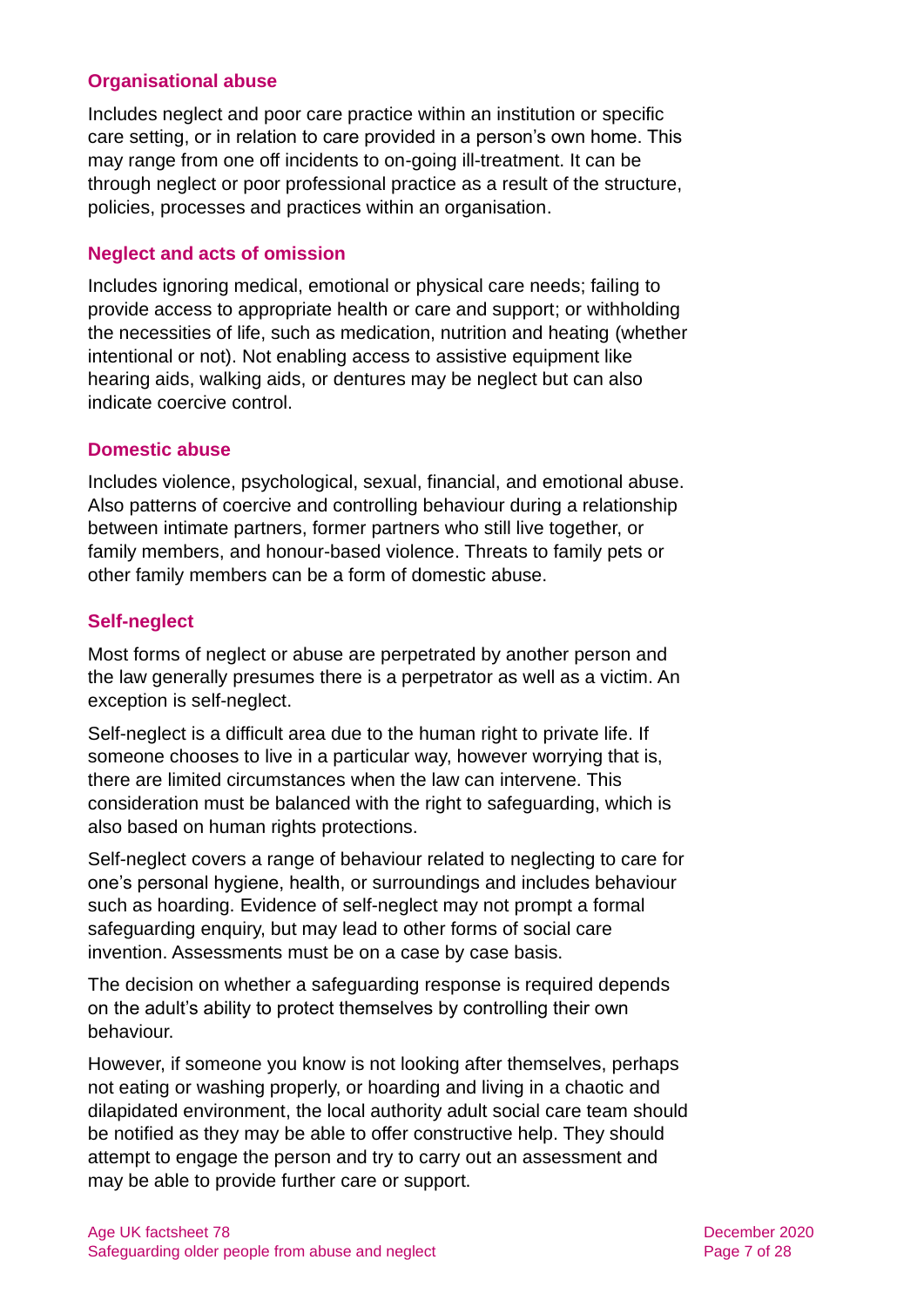### **2.1 Particular issues for older people**

Abuse and neglect does not occur in isolation and an older person may be experiencing, or be at risk of, more than one kind of abuse or neglect.

For example, financial abuse may include an element of physical abuse, or neglect may be a feature of coercive control.

Perpetrators of abuse or neglect are often people who are trusted and relied on by an older person, such as family members or care staff.

Safeguarding is not limited to situations where there is a breach of trust, as it includes situations such as risk of exposure to scams. It is important to be aware that anyone can commit abuse or neglect.

Official reports show that, compared to other age groups, people aged 85 and above are much more likely to be the subject of a safeguarding enquiry.

### **2.2 Who does the safeguarding law seek to protect?**

Those who need a statutory safeguarding response are defined as adults who:

- have care and support needs
- are experiencing, or are at risk of, abuse or neglect, and
- because of their care and support needs cannot protect themselves against actual or potential abuse or neglect.

#### **The requirement to have care and support needs**

It does not matter whether the local authority actually provides services or support to the person concerned or whether the person's needs meet the eligibility criteria for social care services.

If they are experiencing, or at risk of experiencing, abuse or neglect and cannot protect themselves because they have health or social care needs, there is a duty to carry out a safeguarding enquiry.

Anyone meeting this definition, for whatever reason and for however long they have lived in the area, is entitled to safeguarding protection from the local authority.

A local authority can choose to undertake safeguarding enquiries for people where there is not a specific enquiry duty. This may be particularly relevant where action may promote the person's wellbeing and prevent poor outcomes.

If the safeguarding response includes directly providing care services, the local authority may also carry out a needs assessment to find out whether the person meets the social care eligibility criteria. See factsheet 41, *[How to get care and support](https://www.ageuk.org.uk/globalassets/age-uk/documents/factsheets/fs41_how_to_get_care_and_support_fcs.pdf)* for more information.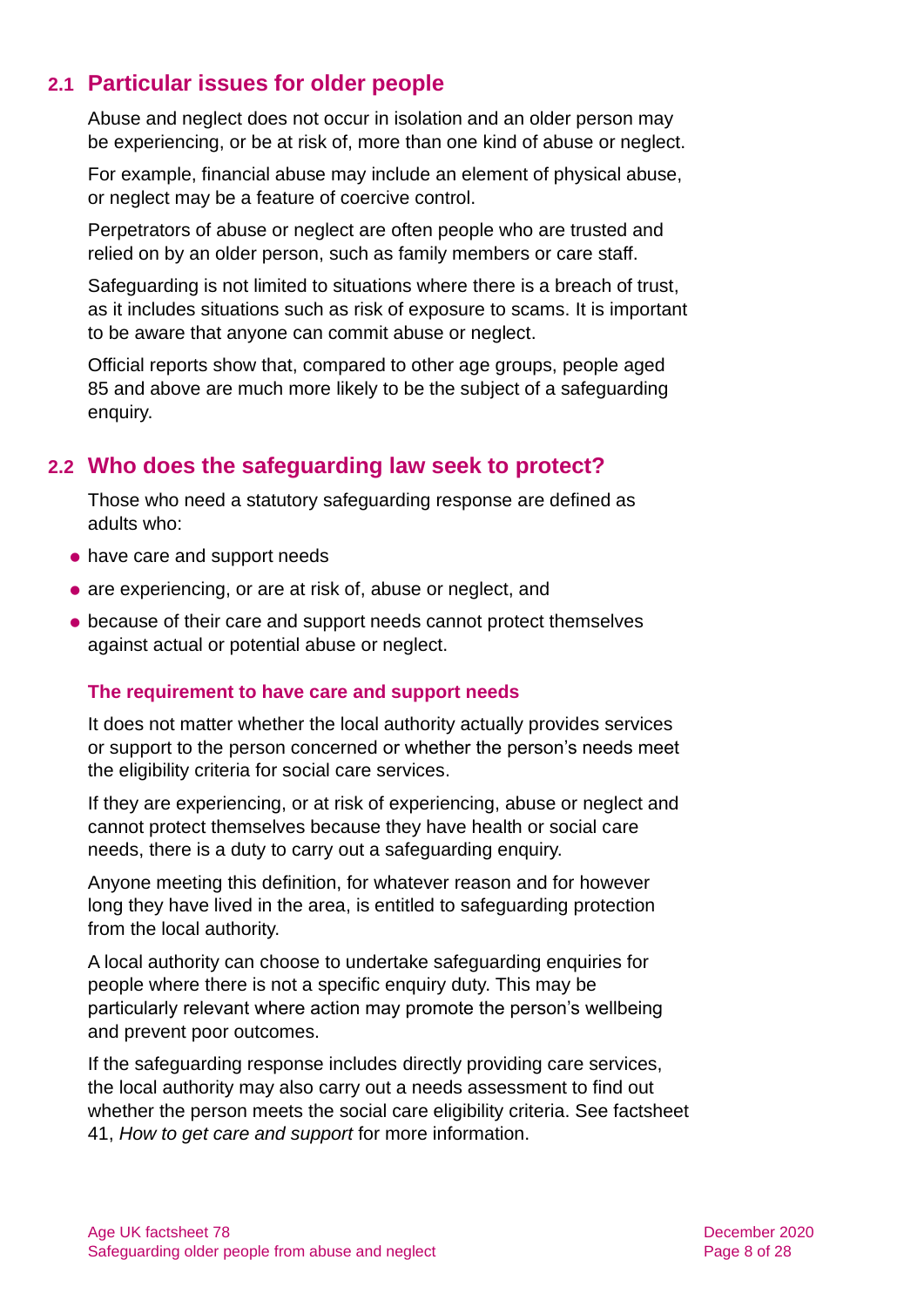# <span id="page-8-0"></span>**3 What should I do if I suspect abuse or neglect?**

If possible, it is always best to discuss any concerns you have with the older person and obtain their agreement, where possible and safe to do so, before you report abuse. If the person has the mental capacity to make decisions about their own safety, but does not want you to tell anyone what is going on or take matters further, you have a difficult decision to make.

If you feel that the person has mental capacity, but is unable to make a decision because they are being coerced by the abuser or subject to undue influence or duress, for example in a domestic situation, think carefully about what is best for them (see [section 7.2\)](#page-17-1).

In some situations, the courts make orders saying people need to be given breathing space and professional support to help them get free of the pressure and make their own decision freely.

In other cases, an older person may choose not to report abuse, perhaps because they are afraid it will damage an important relationship. In this situation, it can be hard to know what to do. [Call Age UK Advice](#page-26-3) if you want to discuss your options in this situation.

#### **Where someone lacks mental capacity**

If the person does not have the mental capacity to give consent to a concern being raised, you should discuss this with the local authority, or the police if a crime has been committed.

Mental capacity is time and decision-specific, meaning someone may be able to make some decisions and not others. It may also fluctuate over a period of time (see [section 4.4](#page-12-0) [and 7.5\)](#page-19-0).

#### **Where there is a risk to the person or others**

Sometimes it is right to seek support without the consent of the individual if they are still at risk or the perpetrator of the abuse may also be putting other people at risk.

You may want to seek advice without initially disclosing the identity of the person you are concerned about. Call [Age UK Advice](#page-26-3) if you are worried about reporting safeguarding concerns.

#### **Has a crime been committed?**

If you think a crime may have been committed, the police need to be involved immediately. Contact your local police force on 101 to report a crime. In an emergency, dial 999. If you report concerns to the local authority and they agree it may be a criminal matter, they can report it to the police.

Fraud and scams can be reported to [Action Fraud,](#page-24-0) who can offer information and advice.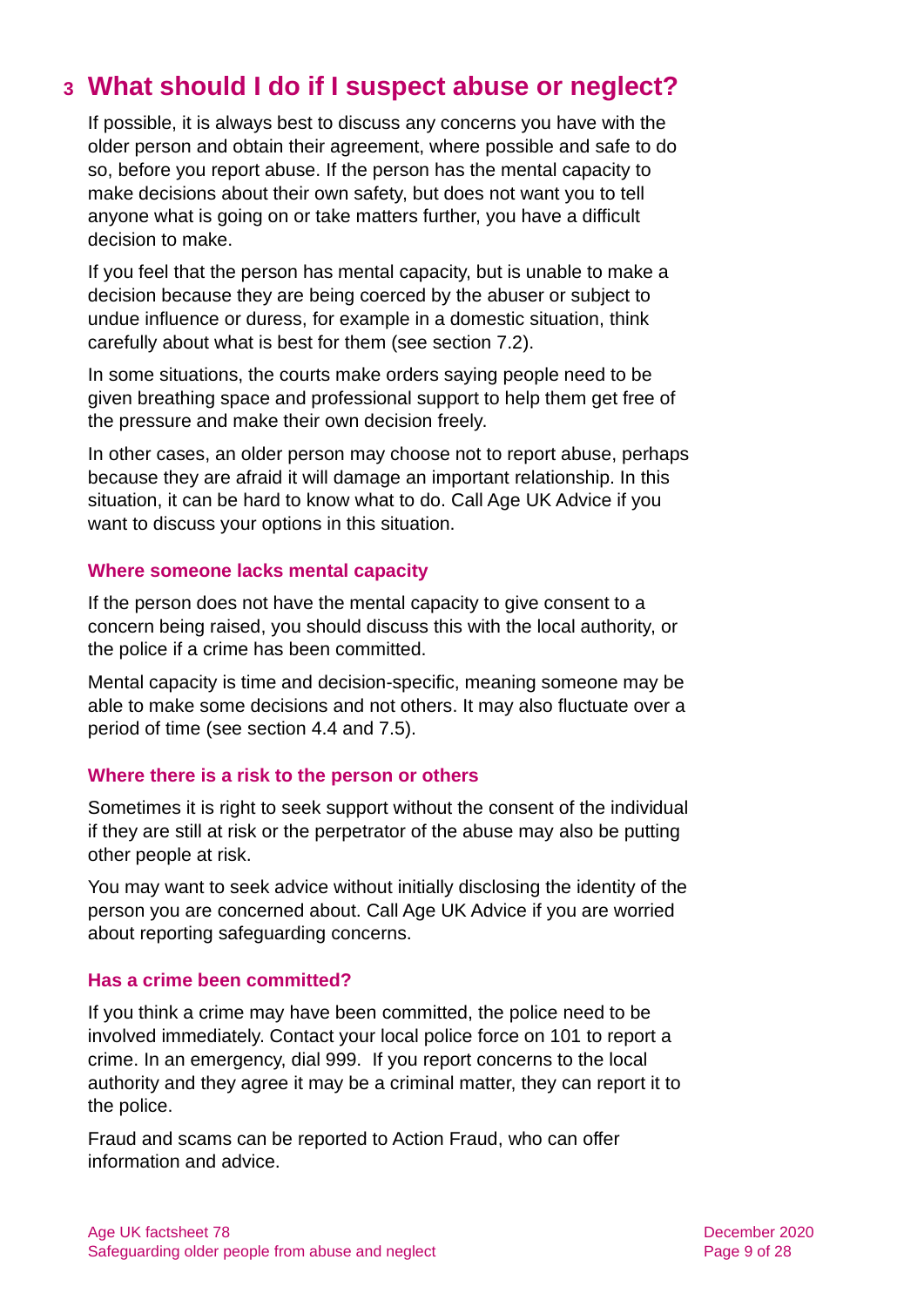#### **Abuse and neglect in a professional care context**

If you are concerned about an older person being abused or neglected in a professional setting, for example a care home or by domiciliary (home) care staff, contact the local authority. You can also contact the [Care](http://www.cqc.org.uk/)  [Quality Commission](http://www.cqc.org.uk/) (CQC) [\(see section 9\)](#page-22-0).

If you are a professional in this situation, it is advisable to discuss the situation with your manager before deciding what to do, so the issue can be addressed as soon as possible. The guidance states:

*No professional should assume that someone else will pass on information which they think may be critical to the safety and wellbeing of the adult. If a professional has concerns about the adult's welfare and believes they are suffering or likely to suffer abuse or neglect, then they should share the information with the local authority and/or the police if they believe or suspect that a crime has been committed.*

You should receive appropriate training based on agreed safeguarding procedures, so you know how to act in these situations. This is a requirement of CQC service provider registration.

#### **NHS Safeguarding**

If you think an older person is being abused or neglected in an NHS facility, a hospital or specialist NHS nursing home, raise the matter with the safeguarding team for that service or the local authority safeguarding team. You can also notify the [CQC.](#page-24-1)

#### **Attorneys and court-appointed deputies**

If you are concerned about the actions of an attorney or a deputy, contact the [Office of the Public Guardian.](#page-25-0) [See section 8.](#page-21-0) Concerns about abuse or neglect should also be raised with the local authority.

# <span id="page-9-0"></span>**4 How to raise concerns about abuse or neglect**

You can raise concerns by contacting the local authority. Their website should have a section explaining how to report possible abuse and neglect. Alternatively, call the main local authority number and say you want to raise a safeguarding concern. If you have problems getting through to speak to someone, ask your [local Age UK](#page-26-3) if they can help.

Once you notify the local authority, they have a duty to respond appropriately, taking into account the views of the person concerned. They may initiate a safeguarding enquiry, or they may provide social care services or information and advice to help resolve the issue.

The local authority can require partner organisations to take action or provide further information. They may have to respond urgently, notify the police who could then become the lead agency for the case, or liaise with another responsible body such as the [CQC.](#page-24-1)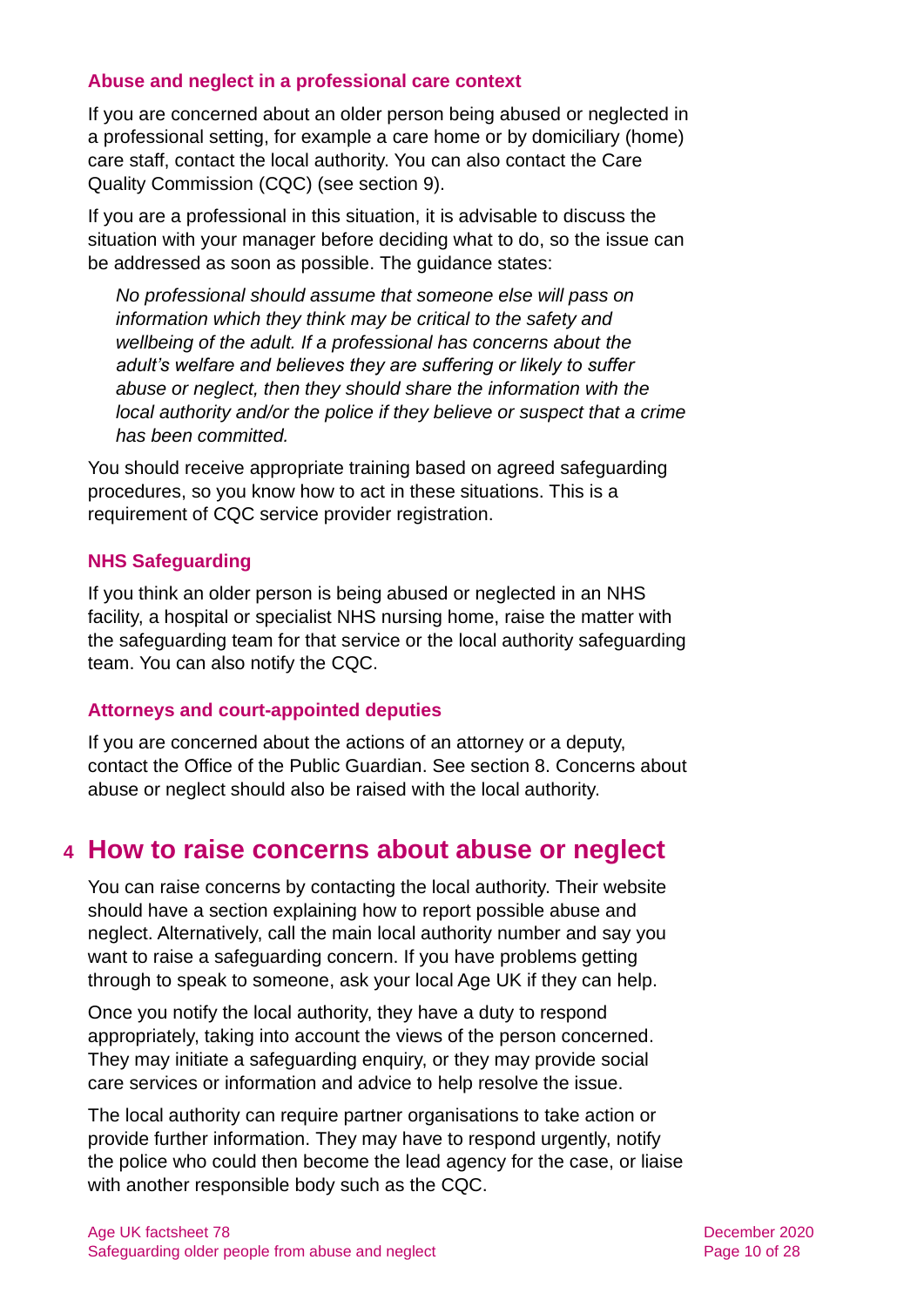# **4.1 The local authority duty to make enquiries**

Where there is a concern about abuse or neglect, the local authority is responsible for ensuring necessary enquiries are made. These enable it to decide whether action should be taken in the adult's case and if so, what and by whom (section 42(2) of the Act). The local authority may talk about initiating a *'section 42 enquiry'* or similar.

A range of possibilities for conducting an enquiry are given in the guidance. Enquiries can range from a conversation with the adult at risk through to a formal multi-agency plan or course of action. If the adult lacks mental capacity or has substantial difficulty understanding the enquiry, their representative or advocate should be involved.

Whatever the course of subsequent action, the professional concerned should record the concern, the adult's views and wishes, any immediate action taken, and the reasons for those actions.

#### **Enquiry objectives**

The objectives of a safeguarding enquiry are to:

- establish facts
- ascertain the adult's views and wishes
- ⚫ assess the needs of the adult for protection, support and redress, and how they might be met
- protect from abuse and neglect, in accordance with the adult's wishes
- ⚫ make decisions as to what follow-up action should be taken about the person or organisation responsible for the abuse or neglect
- enable the adult to achieve resolution and recovery.

#### **Factors that must be considered**

The following factors must also be considered:

- ⚫ the adult's needs for care and support
- the adult's risk of abuse or neglect
- the adult's ability to protect themselves or the ability of their networks to increase the support they offer
- impact on the adult and their wishes
- ⚫ possible impact on important relationships
- potential of action and increasing risk to the adult
- risk of repeated or increasingly serious acts involving children, or another adult, at risk of abuse or neglect
- responsibility of the person or organisation that caused abuse or neglect
- research evidence to support any intervention.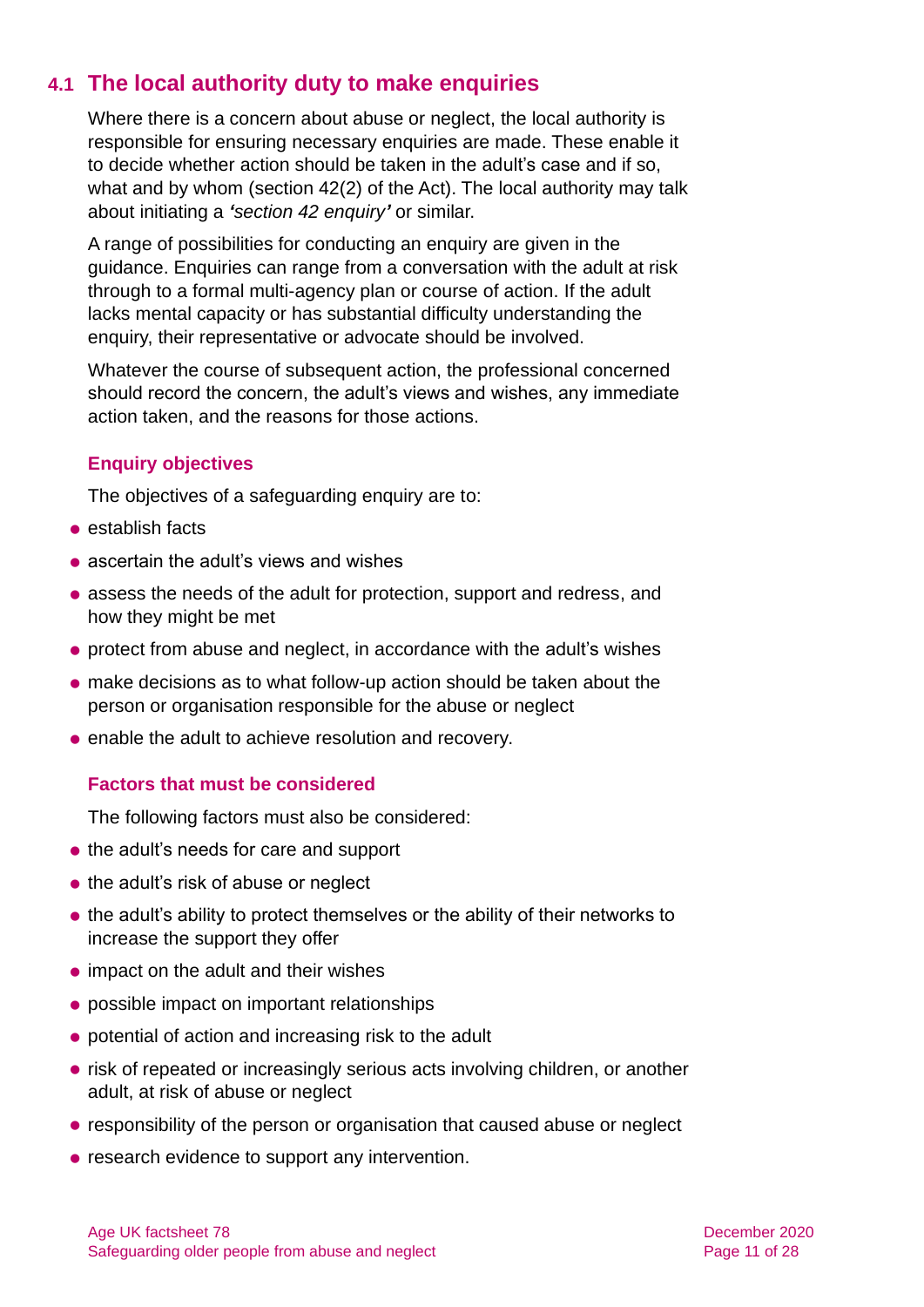# **4.2 Who should carry out the enquiry?**

The local authority has legal responsibility for the enquiry, but it may involve other agencies, depending on the facts of the case and the seriousness of the allegations. Usually a social worker leads an enquiry, although it can involve someone else.

#### **Duty to cooperate**

The local authority and relevant partners have a legal duty to cooperate with one another. Relevant partners can include NHS organisations and GPs, the police, housing services, and health and care providers.

The local authority also has the power to decide that the enquiry should be conducted by another organisation or individual. For instance, it might decide that a professional such as a healthcare worker who already knows the adult is best placed to do so.

The authority must be certain the organisation or individual conducting the enquiry will act appropriately and there are no conflicts of interest. The local authority should be clear about timescales, the need to know the outcomes of the enquiry, and what action will follow if this is not done.

The local authority has legal responsibility for the enquiry, regardless of the form it takes. It must ensure that distress to the adult concerned is minimised as much as possible.

### **4.3 The involvement of the person in an enquiry**

There are six key safeguarding principles set out in the guidance:

- ⚫ **Empowerment**: "*I am asked what I want as the outcomes from the safeguarding process and these directly inform what happens.*"
- ⚫ **Prevention**: "*I receive clear and simple information about what abuse is, how to recognise the signs and what I can do to seek help.*"
- ⚫ **Proportionality**: "*I am sure that the professionals will work in my interest, as I see them and they will only get involved as much as needed.*"
- ⚫ **Protection**: "*I get help and support to report abuse and neglect. I get help so that I am able to take part in the safeguarding process to the extent to which I want.*"
- ⚫ **Partnership**: "*I know that staff treat any personal and sensitive information in confidence, only sharing what is helpful and necessary. I am confident that professionals will work together and with me to get the best result for me.*"
- ⚫ **Accountability**: "*I understand the role of everyone involved in my life and so do they.*"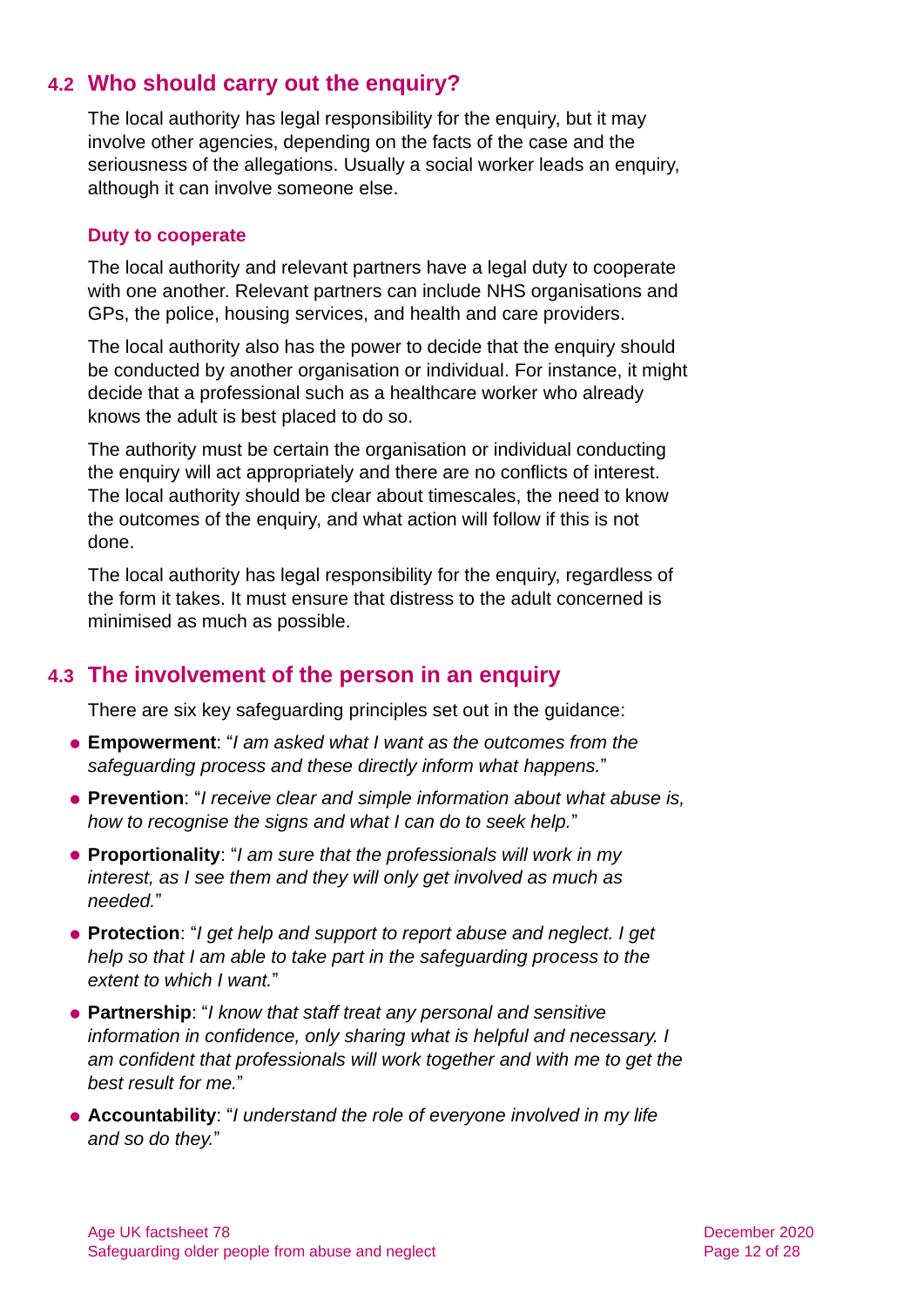#### **Empowering and supportive**

The first priority of an enquiry should be to ensure the safety and wellbeing of the adult at risk. Their wishes are very important.

The local authority has a duty to provide an independent advocate to support and represent the adult if they have substantial difficulty being involved with the enquiry and have no one to assist them. They should experience the safeguarding process as empowering and supportive.

In practice, these two elements may be difficult to balance. For example, if an older person has mental capacity to make their own decisions and does not consent to a proposed action, the safeguarding enquiry will need to acknowledge and reflect this view.

#### **Wider public interest exception**

An exception to this general principle is if further action is in the wider public interest. For example, if other people could be put at risk if no further action is taken.

This is more likely if the suspected abuse amounts to a possible criminal offence or if the perpetrator is in a position of trust.

#### **Rights to protection and to autonomy**

In family or personal relationships, there is a need to balance the right to safety from abuse or neglect (protected by Article 3 of the *Human Rights Act 1998*) with rights to personal autonomy and family life (Article 8) and to liberty (Article 5).

<span id="page-12-0"></span>This means local authorities must often make sensitive and difficult decisions.

### **4.4 If the person lacks mental capacity**

The person you are concerned about may lack mental capacity to consent to a safeguarding enquiry, or proposed arrangements made as a result.

If so, their views are still important and must be taken into account but the decision about whether and how to proceed must be made on the basis of what is in their '*best interests*' as defined by the *Mental Capacity Act 2005*.

If the person concerned has an Independent Mental Capacity Advocate (IMCA) appointed to assist them, their views must also be taken into account.

For more information about IMCA's, see section 8 of factsheet 22, *[Arranging for someone to make decisions on your behalf](https://www.ageuk.org.uk/globalassets/age-uk/documents/factsheets/fs22_arranging_for_someone_to_make_decisions_on_your_behalf_fcs.pdf)*.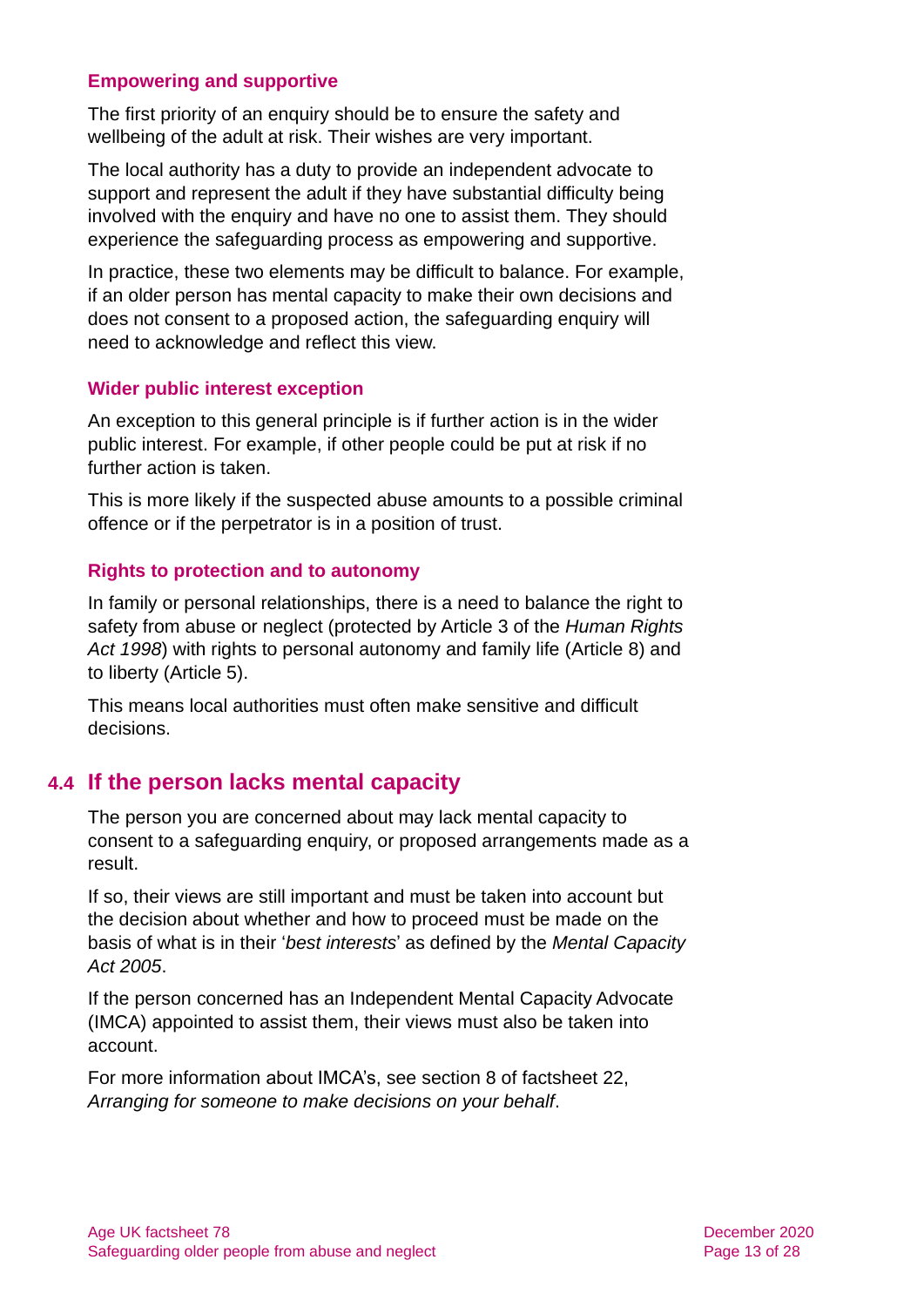### **4.5 What is the likely outcome of an enquiry?**

The outcome of an enquiry depends on what has happened, how serious a risk there is, and what needs to happen to protect the safety of the adult at risk in the future. If follow up action is required, an enquiry must result in an agreed plan of action, recorded on the person's care plan, sometimes called a '*protection plan*' that includes responsibilities of the relevant agencies for implementation.

It should set out:

- agreed action to support the adult's desired outcomes
- ⚫ what steps are to be taken to ensure the adult's safety in future
- the provision of any support, treatment or therapy, including advocacy
- ⚫ any modifications needed in the way services are provided (e.g. same gender care or placement)
- ⚫ how best to support the person through any action they take to seek justice or redress, and
- ⚫ any on-going risk management strategy as appropriate.

Once the steps are in place and recorded in a care plan, they should be taken and kept under review. The frequency and intensity of the reviews depends on the level of risk identified and should be part of the agreed risk-management strategy.

# <span id="page-13-0"></span>**5 Local authority safeguarding duties**

There are three specific legal duties in the Act:

- 1) A local authority has a **duty to '***make enquiries***'** where there is **'***reasonable cause***' to suspect** an adult with care and support needs is being abused or neglected or is at risk of being abused or neglected and as a result of those needs is unable to protect themselves against the abuse or neglect or the risk of it (section 42 of the Act).
- 2) Each local authority must set up a **'***Safeguarding Adults Board***'**, which is a multi-agency body to help and protect adults in its area (section 43 of the Act).
- 3) Safeguarding Adult Boards have a duty to arrange for a **Safeguarding Adults Review** where there has been a serious safeguarding incident (section 44 of the Act).

#### **Note**

The local authority is the lead safeguarding body unless the police need to take the lead. It is usually your first point of contact if you need information and advice about concerns, or you want to raise a formal safeguarding concern.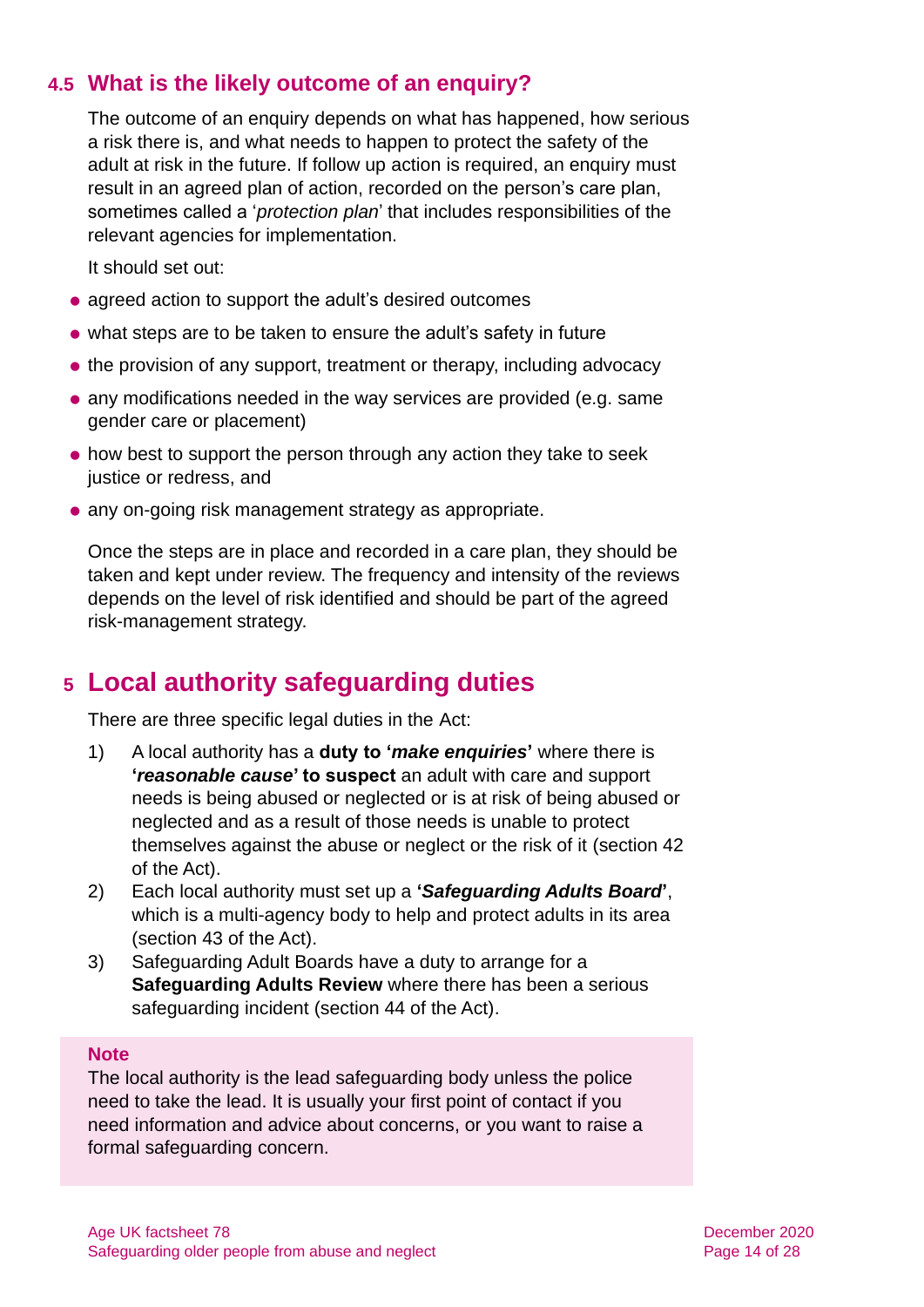#### **Wellbeing and prevention**

Local authorities must promote the wellbeing of adults with care and support needs. Wellbeing is defined as relating to a range of issues for people with care needs. One is protection from abuse and neglect.

This means when adult social care staff undertake assessments or plan care for older people, they must do their best to ensure the older person is kept safe and protected from any risk of abuse or neglect. A local authority has a general duty to take measures to try to prevent, delay or reduce people's need for care and support. This includes how to keep people safe from potential abuse or neglect. It can include advice about how to apply for a Lasting Power of Attorney for a trusted person.

# **5.1 Role and duties of Safeguarding Adults Board**

Local authorities must establish a Safeguarding Adult Board (SAB) to co-ordinate and ensure effectiveness in helping and protecting adults at risk. SABs have wide powers to encourage and enable partnership activity to safeguard adults in the area. A range of organisations, including voluntary sector organisations and user groups, should be encouraged and supported to joint, but core statutory members are:

- local authority
- local NHS clinical commissioning group(s)
- ⚫ chief officer of police.

The SAB must produce an annual strategic plan, including what each member will do to implement the plan and must consult the local Healthwatch and wider community. It must publish an annual report to show what it has done to achieve its strategic objectives, both collectively and individually. This information is public, so you can find out what is going on in your local area to protect adults at risk and can contribute to the consultation process if you want.

### **5.2 Safeguarding Adults Reviews**

A Safeguarding Adults Review (SAR) must be arranged by a SAB if an adult in its area dies as a result of abuse or neglect, whether known or suspected, and there is concern partner agencies could have worked more effectively to protect the adult. A SAR must also be arranged if an adult has not died, but the SAB knows or suspects the adult experienced serious abuse or neglect. In this context, something can be considered serious abuse or neglect if, for example the individual would have likely died but for an intervention or has suffered significant harm.

The SAB may also arrange a SAR in other cases involving an adult with care and support needs, at its own discretion. The object of a review is not to apportion blame but to identify lessons to be learnt and applied in future. Reviews may need to take account of any Coroner's inquiry or criminal investigation that are running in parallel.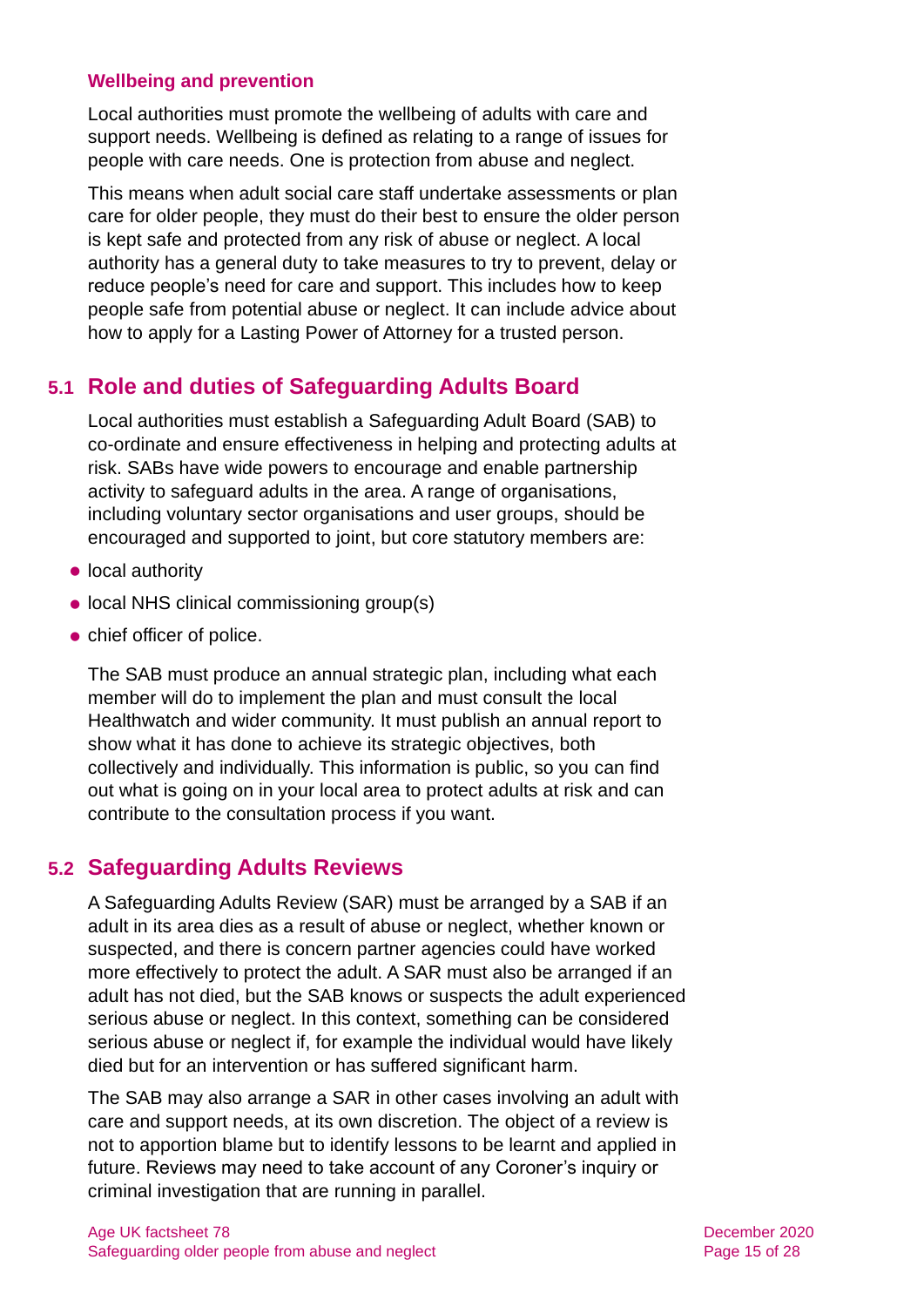# <span id="page-15-0"></span>**6 What happens if a crime has been committed?**

#### **The role of the police**

If a crime is suspected, the police must be informed and should investigate. The guidance states the early involvement of the police is likely to have benefits in many cases, particularly in obtaining and preserving evidence.

Whilst the police investigation takes priority over other enquiries, a multiagency approach must also be agreed to ensure all the interests and views of the person are considered throughout and an appropriate plan is agreed and put in place.

#### **Has a criminal offence been committed?**

Perpetrators of abuse or neglect towards older people may be committing one or more criminal offences. Examples of potential criminal acts include:

- ⚫ any form of deliberate physical assault
- sexual abuse, including rape
- ⚫ psychological abuse or hate crime
- ⚫ ill treatment or wilful neglect by a care worker or care provider (sections 20-25 of the *Criminal Justice and Courts Act 2015*)
- ill treatment or neglect of someone who lacks mental capacity
- unlawful imprisonment or slavery
- ⚫ theft
- ⚫ fraud
- ⚫ domestic violence.

### **6.1 Issues affecting criminal investigations**

The local authority should notify the police if they think a crime may have taken place and the police may then take the lead.

The police can carry out an investigation and work with the Crown Prosecution Service (CPS) to decide whether to charge the perpetrator with a criminal offence.

The CPS makes the final decision. There is a two-stage test to decide whether or not to bring a criminal charge against someone. The first stage is the '*evidential test*' and the second the '*public interest test*'.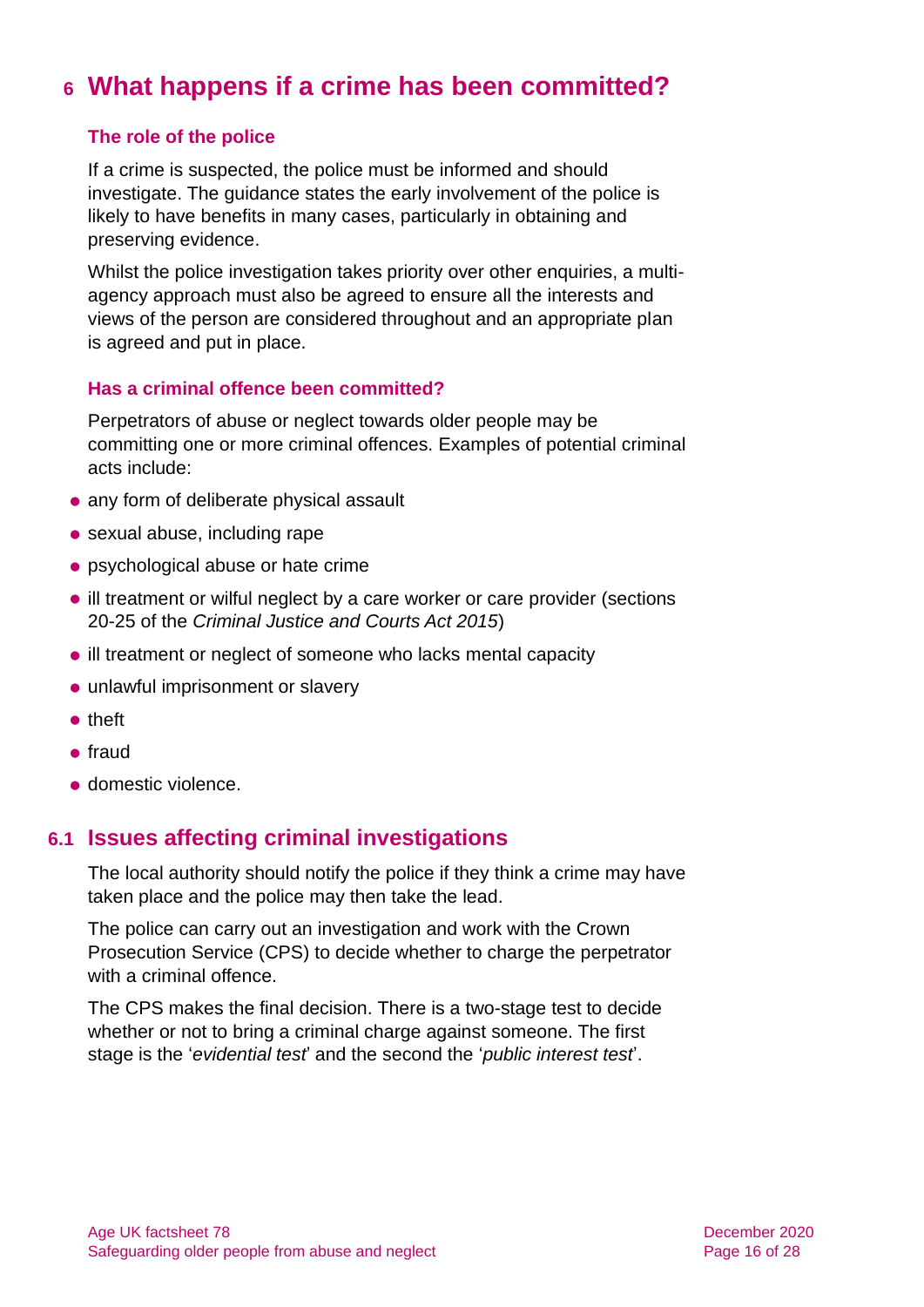#### **The evidential test**

The police and CPS must be satisfied there is enough evidence for a court to be able to convict the perpetrator of the abuse or neglect. The '*burden of proof*' in criminal cases is high. For a conviction, the judge or jury must be satisfied beyond any reasonable doubt that an offence has been committed.

In practice, this means the CPS look carefully at the evidence collected by the police and decide whether it is theoretically possible for this standard to be reached. It is one reason why early reporting to the police is important, so they can preserve all the evidence at the earliest opportunity.

The older person being abused may be vulnerable to intimidation from the perpetrator and be frightened at the prospect of giving evidence in court or may be too confused to give reliable evidence. Special measures to support vulnerable witnesses to give their evidence have been introduced to try to overcome such fears.

Vulnerable adult witnesses are defined as people with a mental disorder, a learning disability or physical disability. Judges can agree to special measures if they think the quality of evidence is likely to be reduced because of the person's impairment.

Special measures include the use of screens around the witness box, the use of pre-recorded evidence and the use of an intermediary, such as an advocate (known as a '*registered intermediary*') to help vulnerable witnesses understand questions and give their answers accurately.

#### **The public interest test**

If the evidential test is satisfied, the CPS goes on to decide whether it is in the public interest to prosecute. They start from an assumption that it usually is, but there are important exceptions. One is they consider the impact on the victim of the crime and what the victim wants to do.

Sometimes older people do not want to see the perpetrator of a crime prosecuted. For example, if the abuser is a close family member who they love, or a trusted neighbour who they rely on.

If so, the CPS balance the person's views against wider public interest principles, such as the seriousness of the crime and the likelihood of the perpetrator reoffending, and whether other members of the public are at risk.

For a vulnerable older person, even if they agree to a prosecution, the impact on them of going through a criminal court case may be more detrimental than taking steps to ensure they are safe in future, for example by changing care arrangements, or the Court of Protection appointing a deputy to look after their finances.

In this type of situation, all necessary support and assistance must be offered to ensure the person can pursue the criminal route if they wish.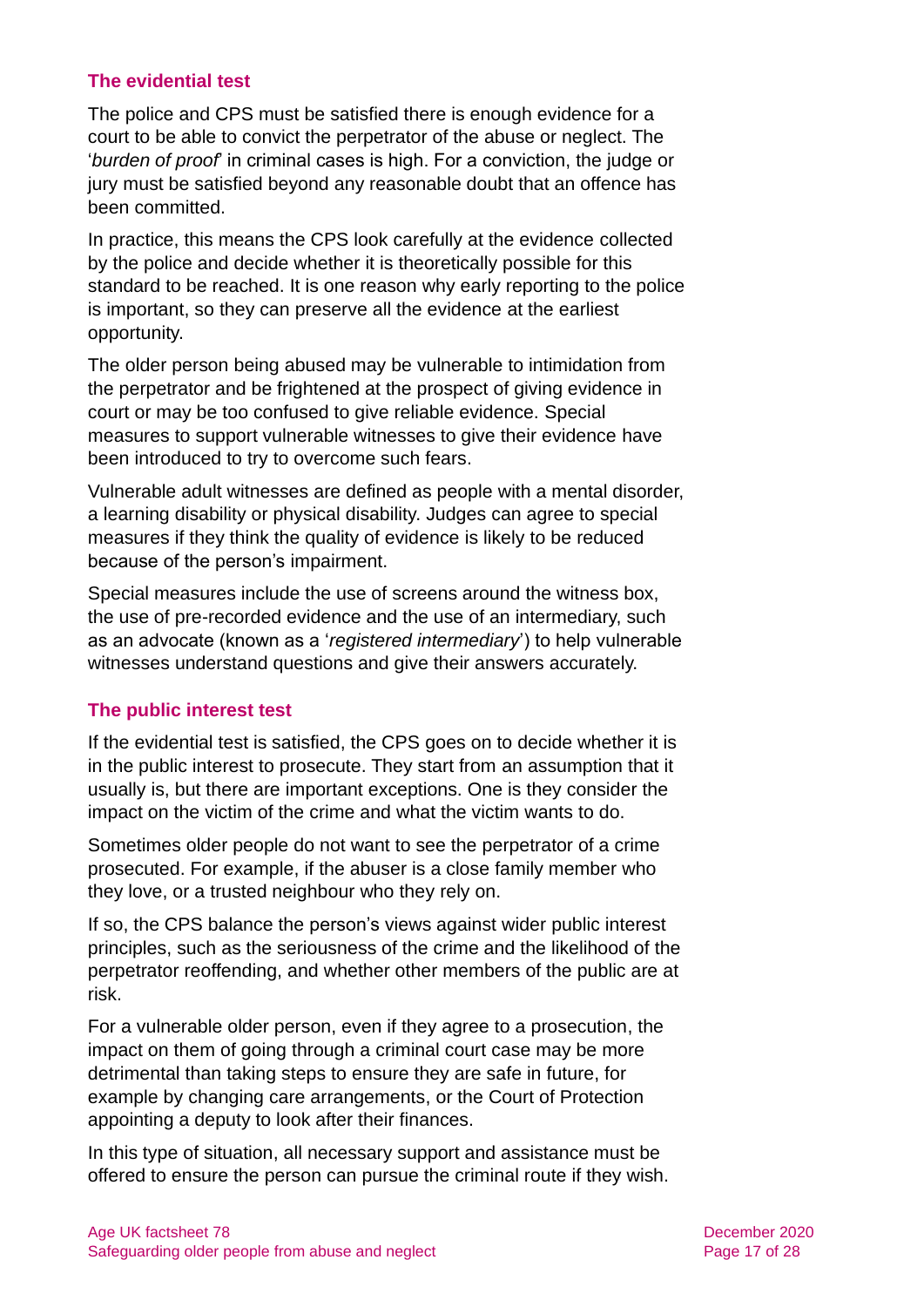# <span id="page-17-0"></span>**7 What other legal powers exist?**

### **7.1 Police powers – entry, arrest and custody**

If the police believe a serious offence is being, is about to be, or has been committed, they can enter premises to arrest a suspected offender, but only if they have enough evidence for this to be a reasonable step to take. They can also enter in an emergency to prevent serious bodily injury or damage to property.

If the suspected perpetrator of abuse is charged with a criminal offence, the police decide whether they should be kept in custody or granted bail. Bail means the person is released from custody until a later date.

The person must later appear at a Magistrates Court, which makes a new decision about granting bail. A person might be refused bail to deal with any continuing risk they might pose between arrest/charge and the final court hearing/trial.

Conditions can be applied to bail (either pre or post charge), such as forbidding a suspected perpetrator from contacting the victim, living in the victim's house, or from going within a certain distance of it.

### <span id="page-17-1"></span>**7.2 Domestic abuse and controlling/coercive behaviour**

If a perpetrator is violent or threatens violence in a family setting, it may be possible for the victim of abuse to obtain an injunction. This is a court order forbidding the perpetrator from harming or threatening harm to the victim.

The order a court makes depends on the circumstances of the case. It may issue a '*non-molestation order*' preventing a perpetrator from:

- ⚫ using or threatening physical violence
- ⚫ intimidating, harassing or pestering the victim
- communicating with the victim
- instructing or encouraging others.

They may issue an '*occupation order*' which prevents a perpetrator from living in the family home.

The police have the power to issue a domestic violence protection notice (DVPN) to protect a victim of domestic violence in an emergency. The police and courts have other powers to protect a victim from the perpetrator.

If you think someone is experiencing, or at risk of, domestic abuse, it is important to seek advice from a specialist organisation, such as Women's Aid, about the help that may be available. You should also notify the local authority safeguarding team as soon as possible if the victim has care needs and is unable to protect themselves from harm.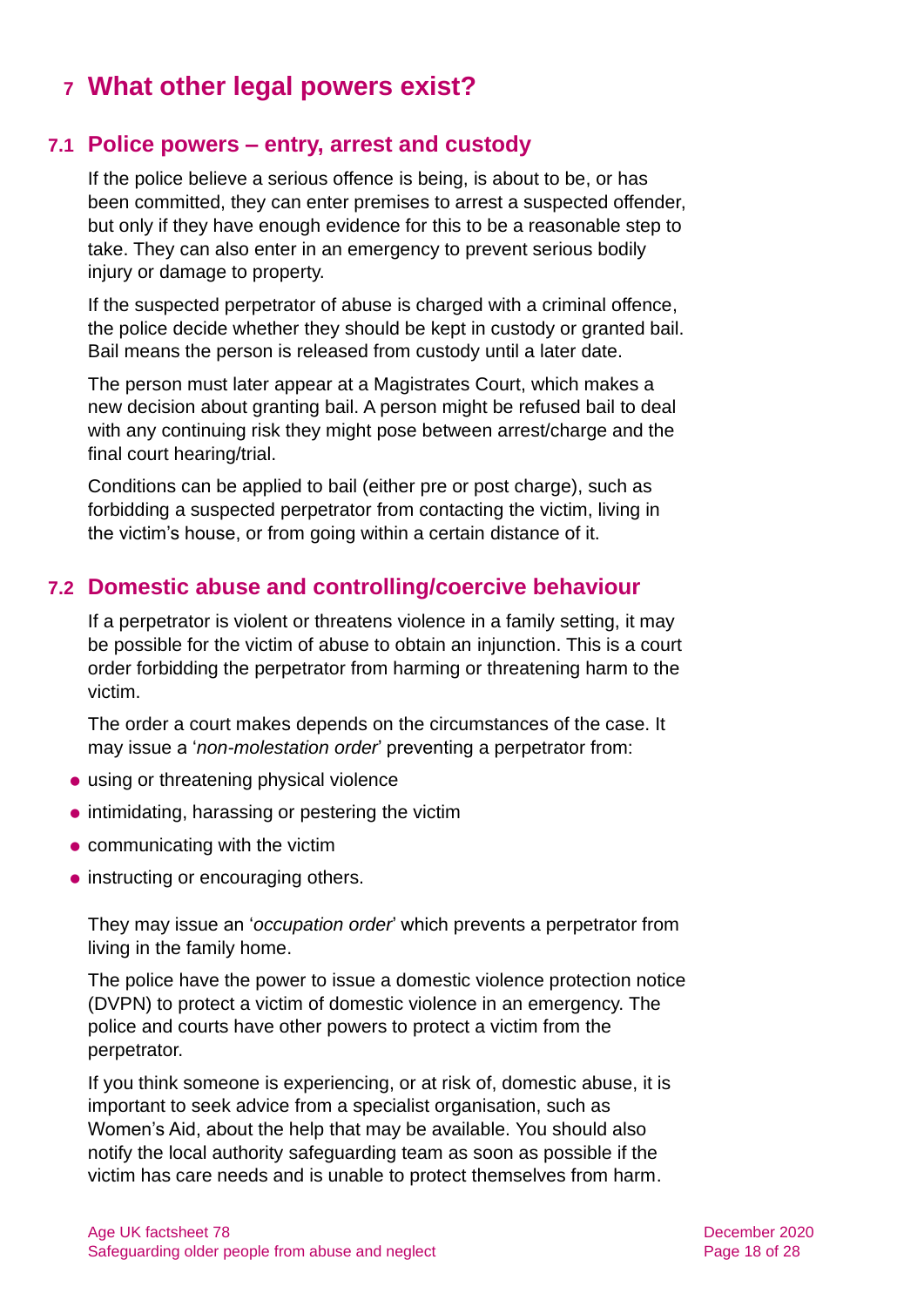#### **Controlling or coercive behaviour in an intimate or familial situation**

An offence of controlling or coercive behaviour in an intimate or family relationship was created under the *Serious Crime Act 2015*. The offence is established by behaviour on the part of the perpetrator which takes place repeatedly or continuously. The victim and alleged perpetrator must be personally connected at the time the behaviour takes place.

'*Personally connected*' means at the time the incidents take place, they are in an intimate personal relationship (whether they live together or not), or they live together and are family members, or they live together and had previously been in an intimate personal relationship.

The behaviour must have a serious effect on the victim, meaning it has caused them to fear violence will be used against them on at least two occasions, or has had a substantial adverse effect on their day-to-day activities. It applies even if they have not experienced physical abuse.

The alleged perpetrator must have known their behaviour would have a serious effect on the victim, or the behaviour must have been such that he or she ought to have known it would have that effect. The penalty is a maximum of five years imprisonment, a fine or both.

### **7.3 Can a person be removed from their own home?**

If a local authority thinks someone living in a family home is being subjected to abuse, they do not have any powers to come and remove the person. If the person is able to agree to leave and does, they can be taken to a safe place, such as respite care, while a safeguarding enquiry takes place.

If they lack mental capacity to agree to leave, a local authority can and should do three things:

- ⚫ carry out an enquiry under safeguarding procedures
- ⚫ put a care plan in place to manage the risk if that seems a viable and appropriate response to the situation
- ⚫ determine what is in the person's *'best interests'*, in line with the *Mental Capacity Act 2005*. Any decision made for a person lacking mental capacity must shown to be in their best interests.

Depending on the facts of the case, it may be necessary for the local authority to apply to the Court of Protection (COP) before the person can be removed from their home.

The local authority should also take into account the Deprivation of Liberty Safeguards (DoLS) if the person lacking capacity is being moved to a care home or hospital. See [section 7.6.](#page-20-0)

If there is a serious disagreement over where a person lacking mental capacity should live, and it is not possible to resolve the situation in any other way, an application should be made to the COP. It may be necessary to seek specialist legal advice in these circumstances.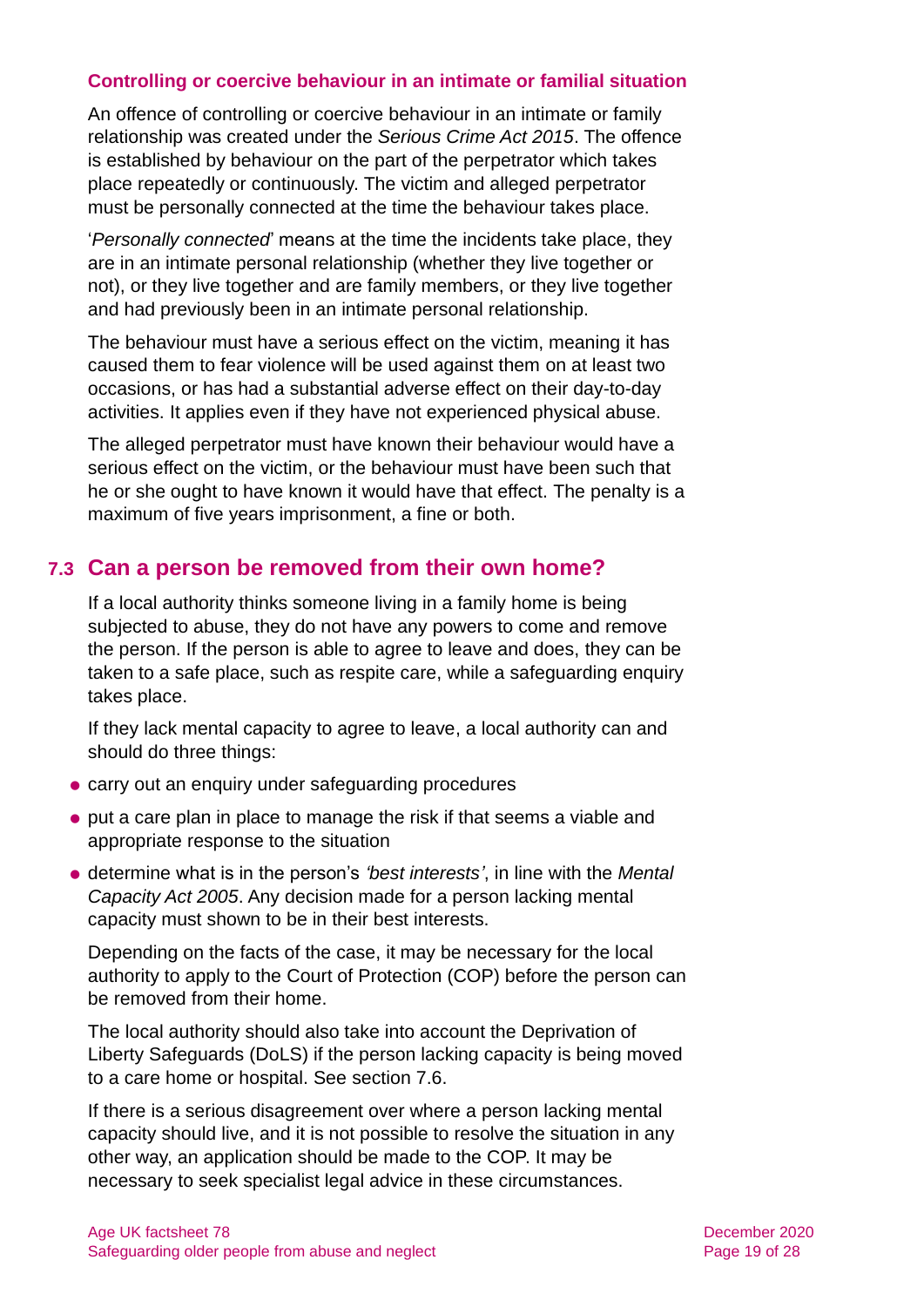# **7.4** *Mental Health Act 1983*

An approved mental health professional (AMHP) may enter and inspect any premises in which a mentally disordered person lives, if they believe the person is not receiving proper care, under section 115 of the Mental Health Act 1983 (MHA). If asked, the AMHP must produce authenticated identification of their status.

This power does not allow forced entry, though refusal of entry can constitute an offence under [section 129 of the MHA.](http://www.legislation.gov.uk/ukpga/1983/20/section/129) Neither power applies to people who do not have a mental disorder, as [defined](http://www.legislation.gov.uk/ukpga/1983/20/section/1)  by [section 1 of the MHA.](http://www.legislation.gov.uk/ukpga/1983/20/section/1)

An AMHP can apply for a warrant for a police constable to enter premises, using force if necessary, on the basis of evidence under oath that there is reasonable cause to suspect a person with a mental disorder is being ill-treated or neglected, under section 135 of the MHA. The person can be removed to a place of safety for a mental health assessment for up to 24 hours.

### <span id="page-19-0"></span>**7.5** *Mental Capacity Act 2005*

A local authority has no legal powers to protect someone or provide services to them against their will, even if they choose to stay in an abusive relationship. An exception is if they lack mental capacity to make a decision to stay in the situation or if they are subject to such a high level of coercion, undue influence, or duress that they cannot make a decision.

#### **Where someone lacks mental capacity to consent**

The *Mental Capacity Act 2005* (MCA) is a legal framework designed to support and protect people who lack mental capacity, for example due to a learning disability, acquired brain injury, or dementia. Under the MCA, a person is assumed to have capacity for a particular decision unless evidence shows they do not.

If they appear unable to make a particular decision, for instance about care arrangements, the local authority should assess their mental capacity. After an assessment, if the local authority finds a person does not have sufficient mental capacity to decide on an issue, the decision must be made for them in their '*best interests*'.

An assessment of the person's mental capacity must be based on their ability to make a specific decision at the time it needs to be made, not their ability to make decisions in general.

Factors to take account with a best interests decision include the person's own views and the opinions of other people, including carers, health or social care professionals, and any power of attorney or deputy.

For more information, see factsheet 22, *[Arranging for someone to make](https://www.ageuk.org.uk/globalassets/age-uk/documents/factsheets/fs22_arranging_for_someone_to_make_decisions_on_your_behalf_fcs.pdf)  [decisions on your behalf](https://www.ageuk.org.uk/globalassets/age-uk/documents/factsheets/fs22_arranging_for_someone_to_make_decisions_on_your_behalf_fcs.pdf)*.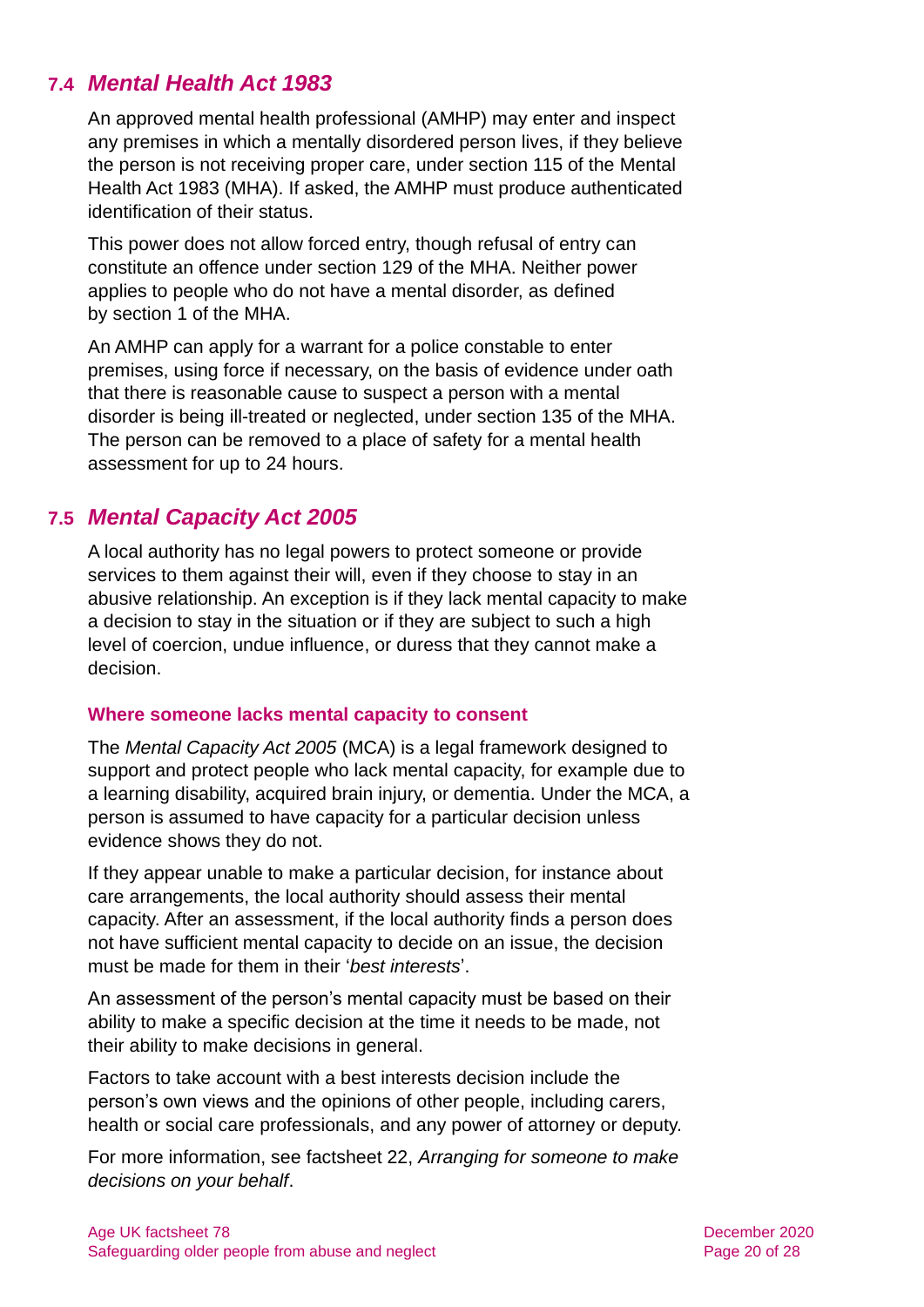# <span id="page-20-0"></span>**7.6 Deprivation of Liberty Safeguards (DoLS)**

A person lacking mental capacity may need to have limits placed on their freedom to keep them safe. If this amounts to constant supervision and control and prevents the person leaving and choosing to live elsewhere, the Supreme Court has ruled this amounts to a deprivation of liberty under Article 5 of the European Convention on Human Rights.

For example, someone with dementia in a care home is prevented from wandering off due to a key pad on the door which they are unable to operate. In these situations, a local authority must carry out assessments under the Deprivation of Liberty Safeguards (DoLS) to decide if it is lawful to authorise the deprivation of liberty.

The idea is to ensure that a person lacking mental capacity is only deprived of their liberty in circumstances where this is shown to be proportionate and in their best interests.

If the person lacking mental capacity lives in their own home or elsewhere, such as an extra care housing, the DoLS procedure does not usually apply. Instead, any deprivation of liberty must be approved by the Court of Protection.

See factsheet 62, *[Deprivation of liberty safeguards](https://www.ageuk.org.uk/globalassets/age-uk/documents/factsheets/fs62_deprivation_of_liberty_safeguards_fcs.pdf)*, for more information.

# **7.7 The inherent jurisdiction of the High Court**

Under inherent jurisdiction, the High Court has powers to hear any case which comes before it, unless a statute or rule limits this power or grants jurisdiction to another court, as is the case with the *Mental Capacity Act 2005* and the Court of Protection.

As the Court of Protection can decide mental capacity-related issues, there is no general requirement for another court, such as the High Court, to be involved.

In *[DL v A Local Authority & Others \[2012\]](http://www.bailii.org/ew/cases/EWCA/Civ/2012/253.html)*, the Court of Appeal held the High Court can make orders to protect vulnerable adults with capacity under the MCA. In this case, this was if the person's ability to make decisions was undermined through being under constraint, subject to coercion or undue influence, or otherwise prevented from making a free choice or giving real or genuine consent.

This means local authorities can apply to the High Court for an order or remedy in respect of a vulnerable adult with mental capacity. This could be to grant access to the adult or to allow for action to be taken to help the adult make a decision free undue influence, duress or coercion.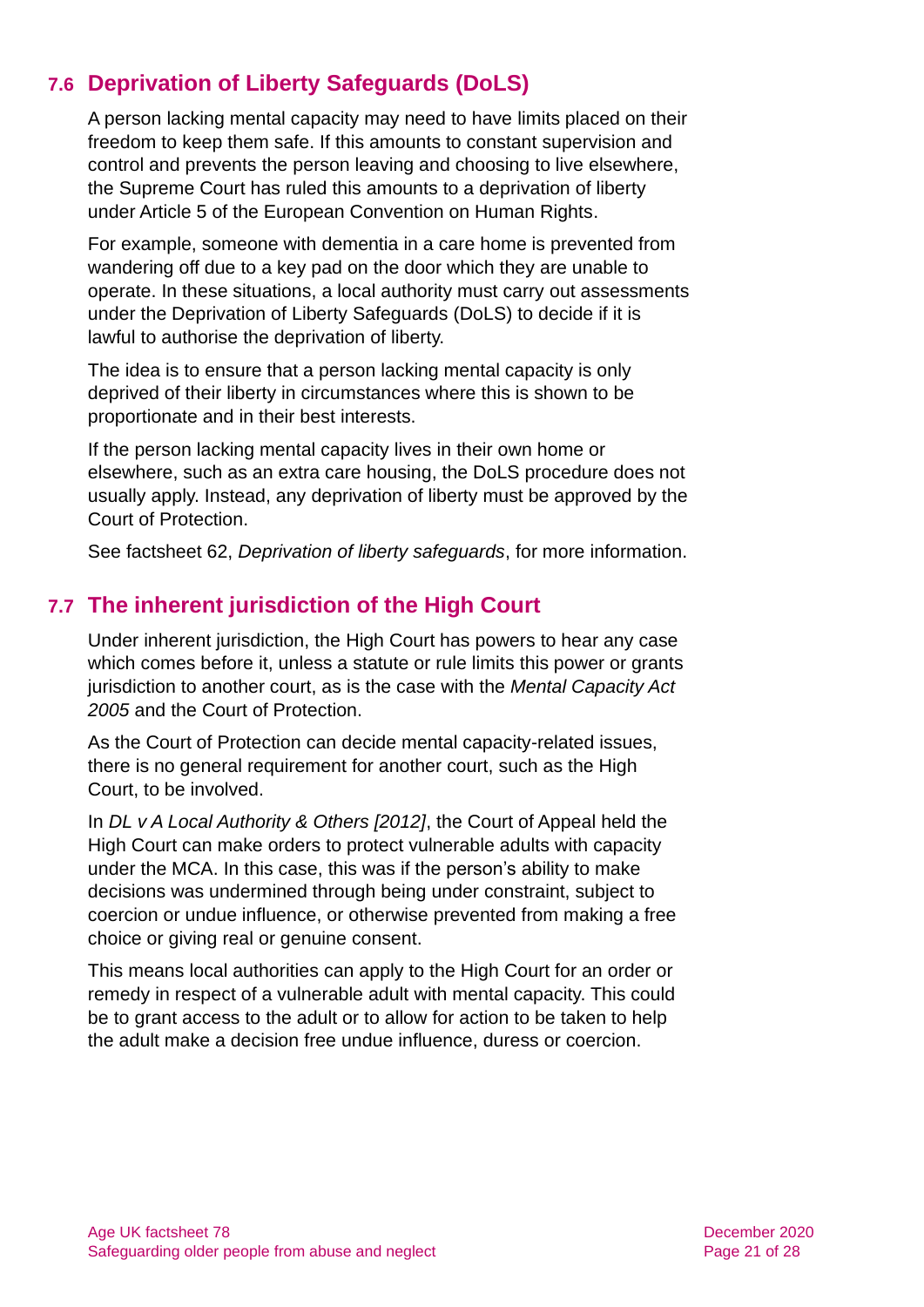# <span id="page-21-0"></span>**8 Court of Protection and the Office of the Public Guardian**

This section is an overview of the Court of Protection and the Office of the Public Guardian in the context of safeguarding, particularly in relation to abuse by people appointed to make financial or health and care decisions for someone lacking mental capacity to make these decisions themselves.

#### **The Court of Protection**

The Court of Protection deals with issues arising in relation to the health, care and financial resources of people lacking mental capacity to manage these things for themselves. For example, the Court of Protection can authorise the deprivation of liberty of someone living in their own home or supported/sheltered living such as extra care housing.

#### **The Office of the Public Guardian**

The Office of the Public Guardian (OPG) is a public body that works closely with the Court of Protection. Its main role is to register applications for powers of attorney. These are powers granted by an adult to another person, often a family member, to allow them to look after their finances or make decisions on health and welfare issues if they lose mental capacity in the future.

If an older person is assessed not to have capacity and has not granted a power of attorney to anyone, it may be necessary to apply to the Court of Protection to appoint a '*deputy*'. They are usually appointed to manage finances. Deputies are often family members, specialist solicitors or a local authority representative.

Deputies can be appointed to deal with health and welfare matters, but this is uncommon. Usually a deputy is not needed, as health and social care professionals working with the person and their family makes those decisions, or, if there is serious conflict, the Court of Protection decides.

Some attorneys and deputies abuse their positions and exploit the person they are appointed to support. This is often financial abuse, but may involve failing to act in the older person's best interests in other ways, such as bullying or threatening behaviour.

The OPG can investigate allegations of abuse against a court-appointed deputy or registered attorney. They may refer the case to a local authority or investigate themselves.

If the case needs urgent action, for example to stop someone emptying a person's bank account, they can initiate court proceedings via the Court of Protection and the court can freeze the funds or order urgent action it thinks needs to be taken.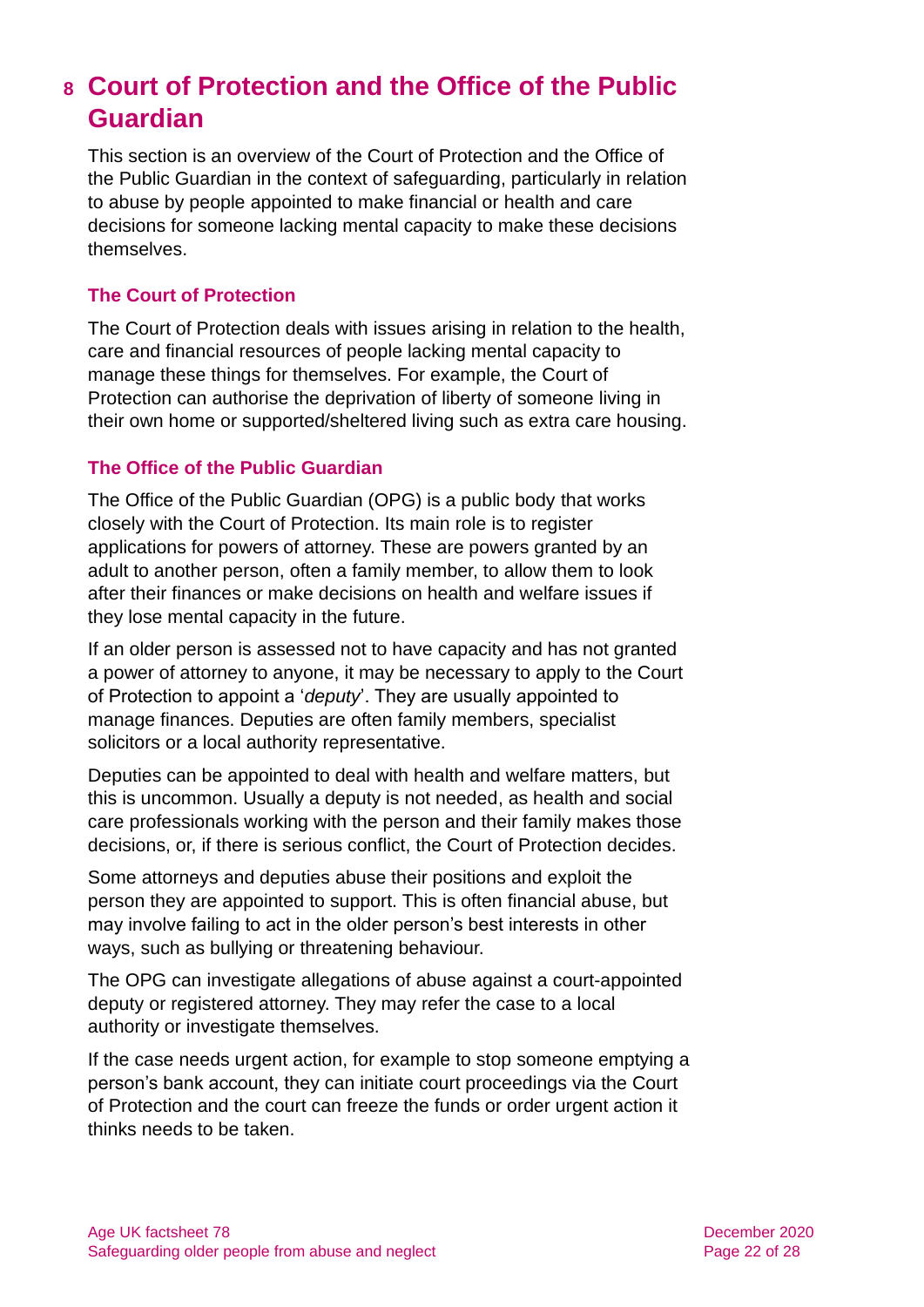# <span id="page-22-0"></span>**9 The Care Quality Commission's standards**

The Care Quality Commission (CQC) is the regulator for health and social care services.

Health and social care service providers must register with the CQC. who check they comply with certain standards of care.

The CQC has a range of enforcement powers, up to and including deregistering a care provider who fails to meet appropriate standards. The effect is the provider can no longer legally provide services to members of the public.

#### **The fundamental standards**

The CQC has *'fundamental standards'* it expects from every registered health or social care service provider and it carries out inspections to ensure these standards are met.

They are:

- care and treatment must be appropriate and reflect service users' needs and preferences
- service users must be treated with dignity and respect
- ⚫ care and treatment must only be provided with consent
- care and treatment must be provided in a safe way
- service users must be protected from abuse and improper treatment
- ⚫ service users' nutritional and hydration needs must be met
- ⚫ all premises and equipment used must be clean, secure, suitable and used properly
- ⚫ complaints must be appropriately investigated and appropriate action taken in response
- ⚫ systems and processes must be established to ensure compliance with the fundamental standards
- sufficient numbers of suitably qualified, competent, skilled and experienced staff must be deployed
- ⚫ persons employed must be of good character, have the necessary qualifications, skills and experience, and be able to perform the work for which they are employed
- registered persons must be open and transparent with service users about their care and treatment (the duty of candour).

CQC guidance tells all health and social care providers that they must have a *'zero tolerance'* approach to abuse and neglect.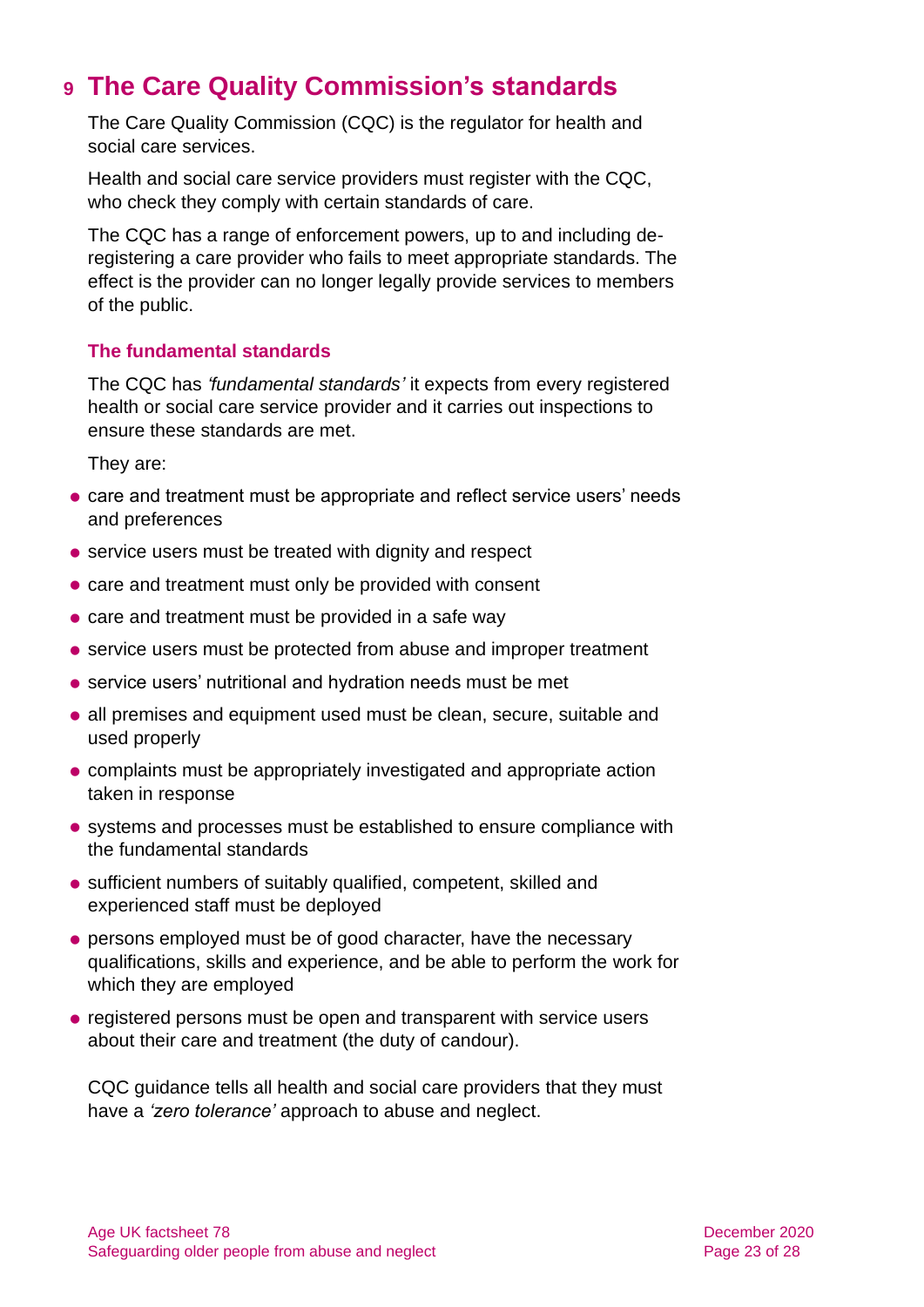#### **Outsourced local authority services**

When local authorities commission services such as care homes and home care, they must ensure providers have clear arrangements in place to prevent abuse, neglect, or avoidable harm.

The contracting arrangements must ensure a service provider is able to respond appropriately to allegations of abuse or neglect, including having robust processes in place to investigate the actions of members of staff. This reflects the CQC registration requirements.

Directly employed personal assistants do not have to register with the CQC. A local authority funding such services through direct payments must not neglect its safeguarding duties.

### **9.1 Notification duties**

Registered health and social care service providers must inform the CQC of abuse incidents or allegations.

<span id="page-23-0"></span>They should also inform the local authority and, if a nursing home, the clinical commissioning group.

# **10 The Disclosure and Barring Service**

The Disclosure and Barring Service (DBS) role is to help employers make safer recruitment decisions and prevent unsuitable people from working with vulnerable groups, both adults and children. It replaces the Criminal Records Bureau and Independent Safeguarding Authority.

The DBS carries out criminal record checks for anyone employed in a '*regulated activity*'. This covers the provision of health and social care in the form of personal care and other care such as domestic help to adults who need it because of age, illness, or disability.

Employers concerned about a member of staff must refer the matter to the DBS if the person has caused harm, or poses a risk of harm, to vulnerable groups. Other organisations, such as CQC or local authorities, can make referrals.

The DBS has the power to bar people from working with vulnerable adults and children. Some criminal convictions carry an automatic bar, whereas others leave it to the discretion of the DBS as to whether or not a person should be barred from this work.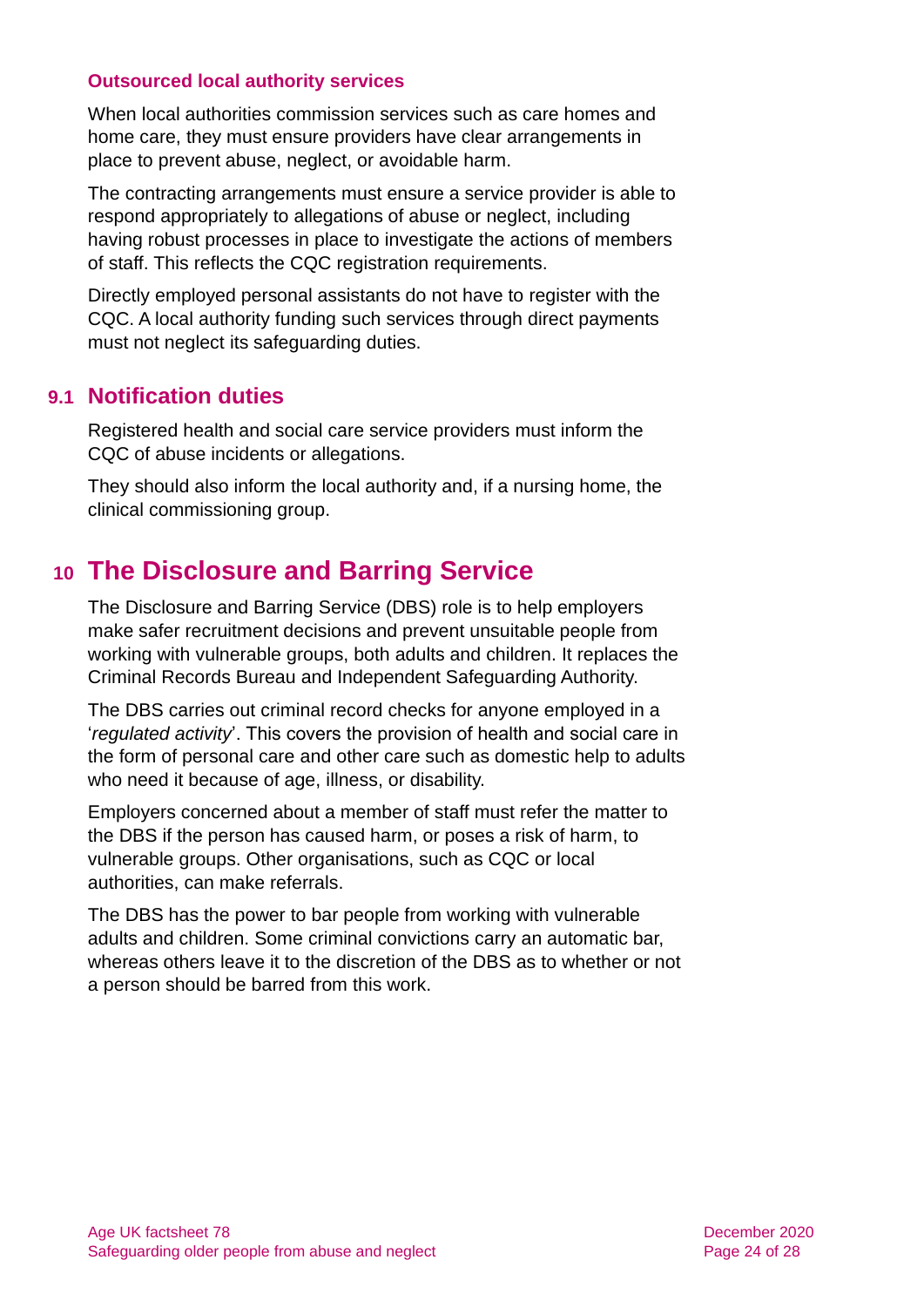# **Useful organisations**

#### <span id="page-24-0"></span>**Action Fraud**

<https://www.actionfraud.police.uk/> Telephone 0300 123 2040

National fraud reporting centre, providing advice and information about fraud and scams.

#### <span id="page-24-1"></span>**Care Quality Commission**

[www.cqc.org.uk](http://www.cqc.org.uk/) Telephone 03000 616 161

Independent regulator of adult health and social care services in England, covering NHS, local authorities, private companies or voluntary organisations and people detained under the *Mental Health Act*.

#### **Citizens Advice**

[www.citizensadvice.org.uk](http://www.citizensadvice.org.uk/) In England telephone 0344 411 1444

National network of advice centres offering free, confidential, independent advice, face to face or by telephone.

#### **Court of Protection**

[www.gov.uk/courts-tribunals/court-of-protection](http://www.gov.uk/courts-tribunals/court-of-protection)  Telephone 0300 456 4600

#### **Equality Advisory Support Service**

[www.equalityadvisoryservice.com](http://www.equalityadvisoryservice.com/) Telephone helpline 0808 800 0082 Mon-Fri 9am-7pm, Sat 10am-2pm

Provides information and advice about the *Equality Act 2010* and human rights*.*

#### **Hourglass**

[www.wearehourglass.org](http://www.wearehourglass.org.uk/) Telephone 080 8808 8141 (free phone) Mon-Fri 9am-5pm

Works to protect and prevent the abuse of vulnerable older adults. Their helpline is confidential and provides information and emotional support. The Hourglass helpline number will not appear on your phone bill.

#### **ManKind Initiative**

[www.mankind.org.uk](http://www.mankind.org.uk/) Telephone helpline 01823 334244

Charity for male victims of domestic violence and abuse. Helpline provides confidential information and support.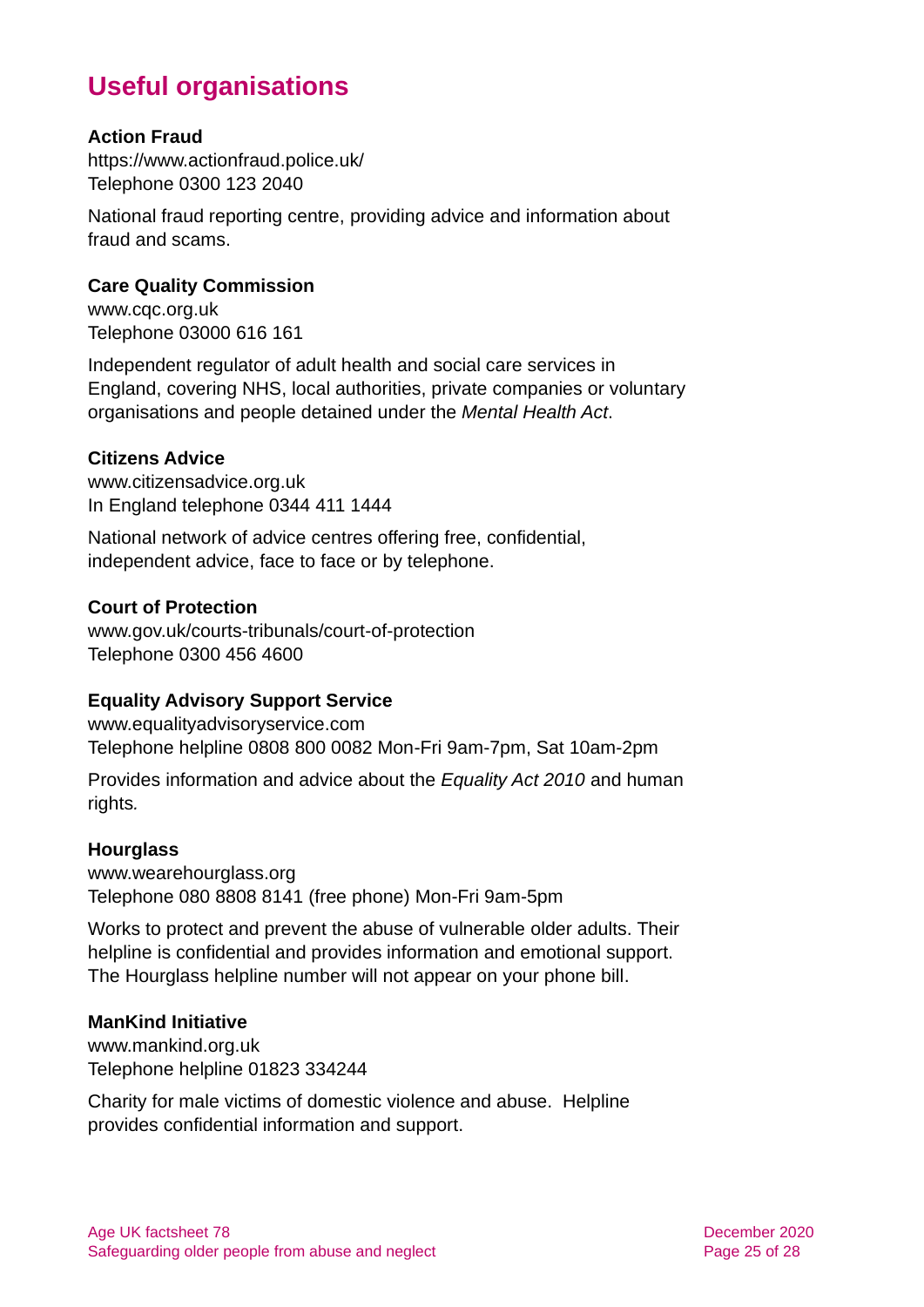#### **Local Government and Social Care Ombudsman**

[www.lgo.org.uk](http://www.lgo.org.uk/) Telephone 0300 061 0614

Final stage for local authority complaints. Also deals with complaints about care providers when services are privately purchased.

#### **National Centre for Domestic Violence**

[www.ncdv.org.uk](http://www.ncdv.org.uk/) Telephone 0207 186 8270 or 0800 970 2070

Provides free help to get an emergency injunction. Also provides information about other services.

#### <span id="page-25-0"></span>**Office of the Public Guardian**

[www.gov.uk/government/organisations/office-of-the-public-guardian](http://www.gov.uk/government/organisations/office-of-the-public-guardian) Telephone 0300 456 0300

#### **Police**

If there is a serious danger an older person may be in imminent risk of harm and the situation warrants immediate attention, the police should be called. The local police force can be contacted by dialling 101. In an emergency, call 999.

#### **Protect**

[www.protect-advice.org.uk](http://www.protect-advice.org.uk/) Telephone 020 3117 2520

Charity providing information and advice about 'whistle-blowing' at work.

#### **Samaritans**

[www.samaritans.org](http://www.samaritans.org/) Telephone 116 123 (24 hours)

Provides emotional support for people who are experiencing feelings of distress or despair, including those which may lead to suicide.

#### **Victim Support**

[www.victimsupport.org.uk](http://www.victimsupport.org.uk/) Telephone Victim Supportline 08 08 16 89 111

Charity for victims and witnesses of crime in England and Wales.

#### **Women's Aid**

[www.womensaid.org.uk](http://www.womensaid.org.uk/) Telephone National Domestic Violence Helpline 0808 2000 247 (free phone 24 hours)

Charity working to end domestic violence against women and children. Helpline provides confidential advice, information and support. All calls are answered by fully trained female support workers and volunteers.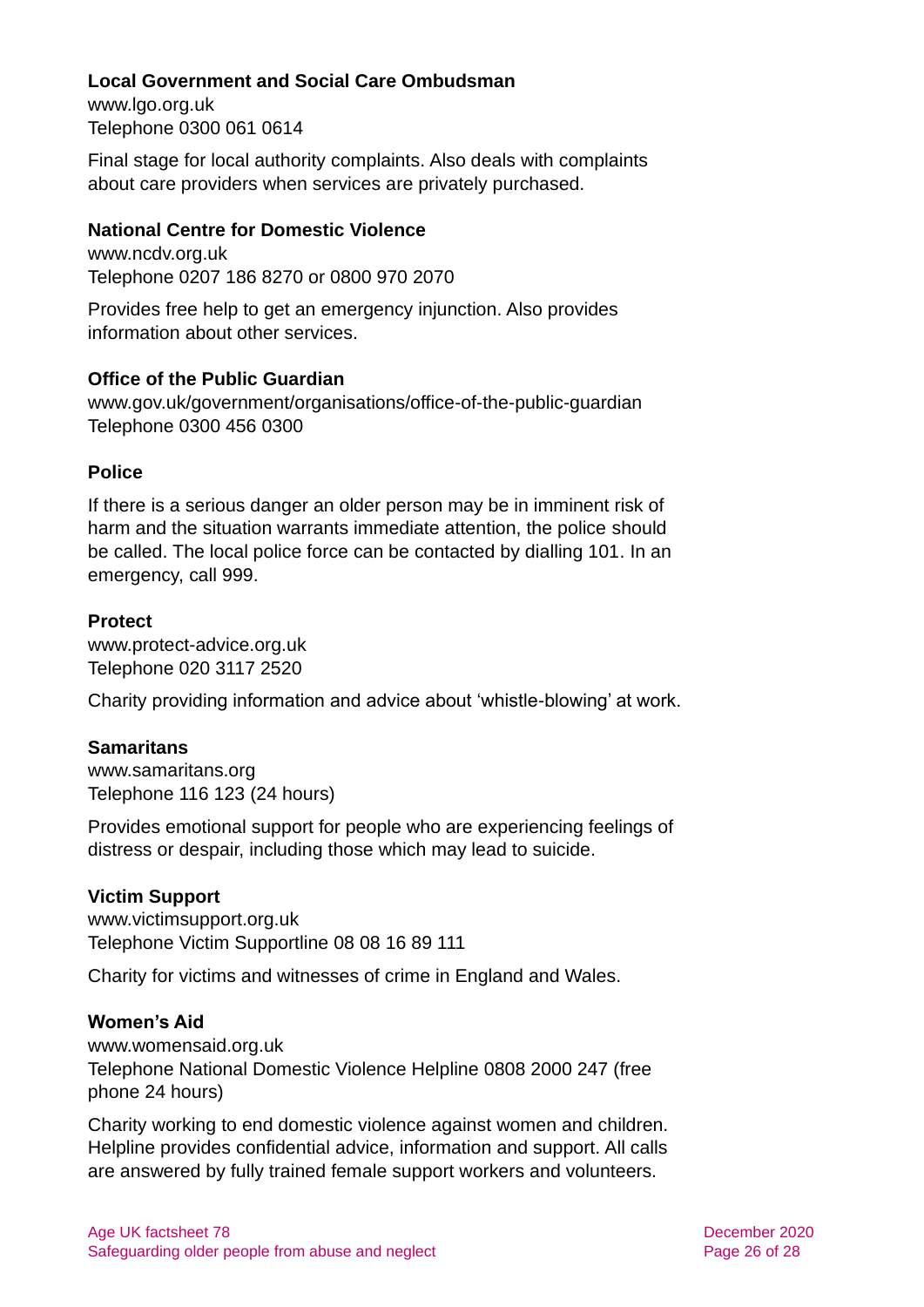# **Age UK**

Age UK provides advice and information for people in later life through our Age UK Advice line, publications and online. Call Age UK Advice to find out whether there is a local Age UK near you, and to order free copies of our information guides and factsheets.

#### <span id="page-26-3"></span>**Age UK Advice**

[www.ageuk.org.uk](http://www.ageuk.org.uk/) 0800 169 65 65 Lines are open seven days a week from 8.00am to 7.00pm

#### <span id="page-26-2"></span>**In Wales contact**

#### **Age Cymru Advice**

[www.agecymru.org.uk](http://www.agecymru.org.uk/) 0300 303 4498

#### <span id="page-26-0"></span>**In Northern Ireland contact**

**Age NI** [www.ageni.org](http://www.ageni.org/) 0808 808 7575

#### <span id="page-26-1"></span>**In Scotland contact**

<span id="page-26-4"></span>**Age Scotland** [www.agescotland.org.uk](http://www.agescotland.org.uk/) 0800 124 4222

# **Support our work**

We rely on donations from our supporters to provide our guides and factsheets for free. If you would like to help us continue to provide vital services, support, information and advice, please make a donation today by visiting [www.ageuk.org.uk/donate](http://www.ageuk.org.uk/donate) or by calling 0800 169 87 87.